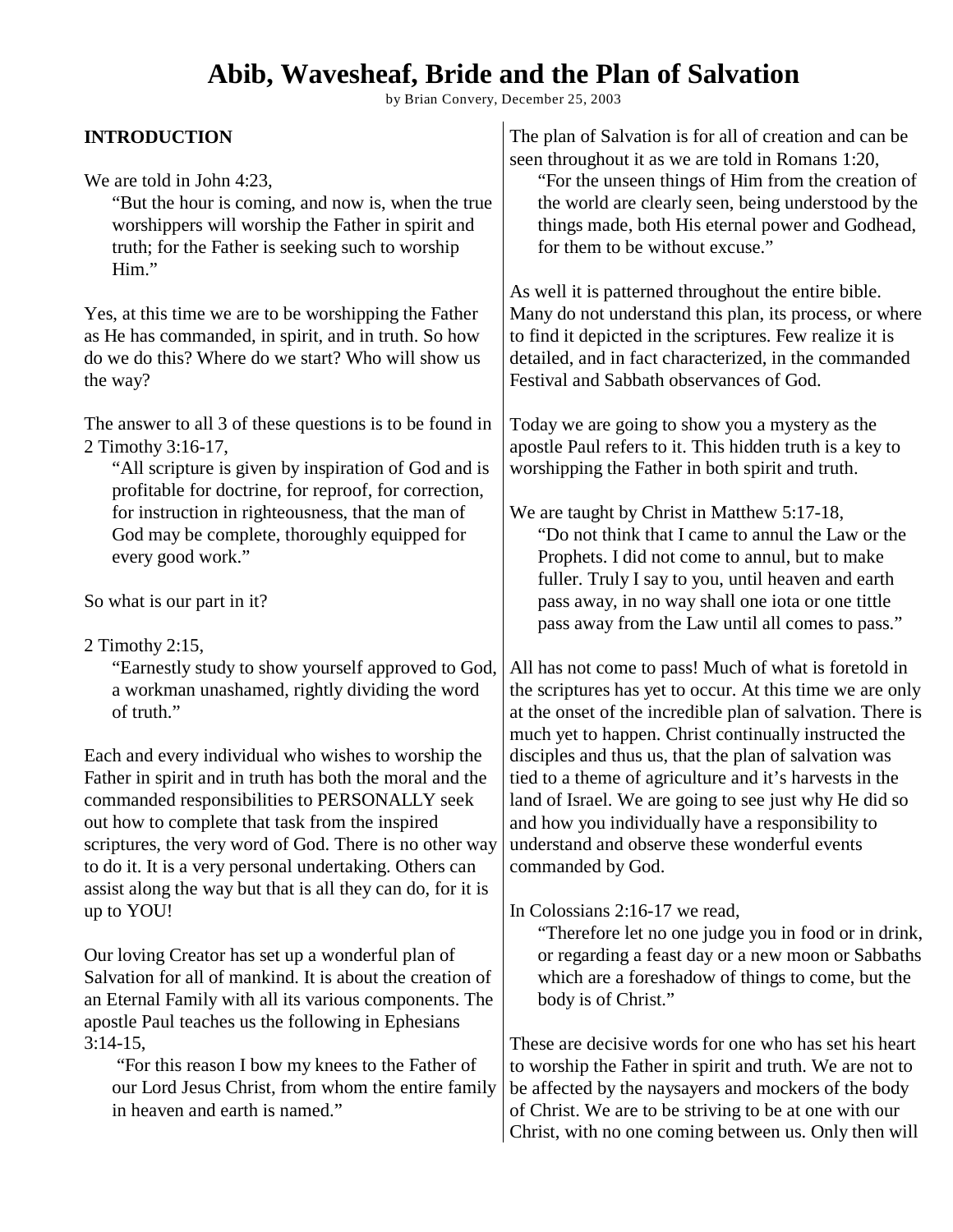we be learning to correctly worship our Father.

The Feast days, New Moons, and Sabbaths hold the key to understanding the magnificent reality of what is in store for us. They are rehearsals of the real thing to come.

# In Leviticus 23:2 we read,

"Speak to the sons of Israel, and you shall say to them. The set appointed times of the Lord which you shall proclaim holy gatherings, shall be these. These are My set appointed times."

We can continue on through the chapter and receive instruction about each of these set appointed times or feasts which are to be holy gatherings, times of public rehearsal, a foreshadow of the reality of the plan of salvation. At present we are involved with the first phase of that plan. As we read through this incredible chapter we see that God ties each of these specific festivals (moedim, set appointed times) and Sabbaths to specific months, days, and series of days in the year. God has left us with this very specific instruction, so that those who seek to worship Him in spirit and truth will be able to do just that, at the very times He commands.

In brief we are told that the weekly Sabbath is on the 7th day, the Passover of the Lord is on the 14th day of the first month, the Feast of Unleavened Bread is in the first month from the 15th through the 21st day, the Feast of Pentecost is 50 days count from the first day of the week (Sunday) which falls during the 7 day festival of UB, the Feast of Trumpets is the 1st day of the 7th month, the Feast of Atonement is the 10th day of the 7th month, the Feast of Tabernacles is the 15th through the 21st of the 7th month and the Feast of the Great Last Day is the 22nd day of the 7th month. It is apparent that God has set a calendar in place to determine these eventful days. It is extremely important that this fact be established in all our minds. It is not by chance that God used the Hebrew word "moedim" to describe these days. Most translators convert it to the English word "Feast". Its basic meaning is quite simple, "set appointed times," which so accurately depicts God's intent. These great moments in the calendar year are so extremely important to God and thus to us that He emphasizes it

in verse 37 of this chapter beyond a shadow of a doubt. "These are the set appointed times of the Lord which you shall proclaim holy gatherings of public rehearsals, to offer an offering made by fire to the Lord, a burnt offering and grain offering, a sacrifice and drink offerings, EVERYTHING ON ITS DAY."

Many naysayers and mockers of the body of Christ say none of this is of any importance any longer. Does that hold up to the scriptures? Certainly not!

We will read shortly from some New Covenant scriptures to show that Christ kept these set appointed times and so did His disciples many decades after His death. But first let's review a few of the Old Covenant scriptures which teach us these Festivals and Sabbaths are to be kept now and will be kept in the future.

## Exodus 31:13,

"Speak to the children of Israel, saying: surely My Sabbaths you shall keep, for it is a sign between Me and you throughout your generations, that you may know that I am the Lord who sanctifies you." And verse 17,

"It is a sign between Me and the children of Israel forever, for in six days the Lord made the heavens and the earth, and on the seventh day He rested and was refreshed."

Once again God tells us of the importance of these days. They will be important to Him for how long? FOREVER! God here tied that importance as well, to the creation of heaven and earth. We will get to that shortly.

In Ezekiel 20:19-20 we read,

"I am the Lord your God: walk in My statutes, keep My judgments, and do them; hallow My Sabbaths, and they will be a sign between Me and you, that you may know that I am the Lord your God."

The scoffers in turn state all this is done away with. That's right, even the clear statements of God that tell us it will be in effect and important to Him forever.

Let's look to the time after the return of Christ. Ezekiel 46:3,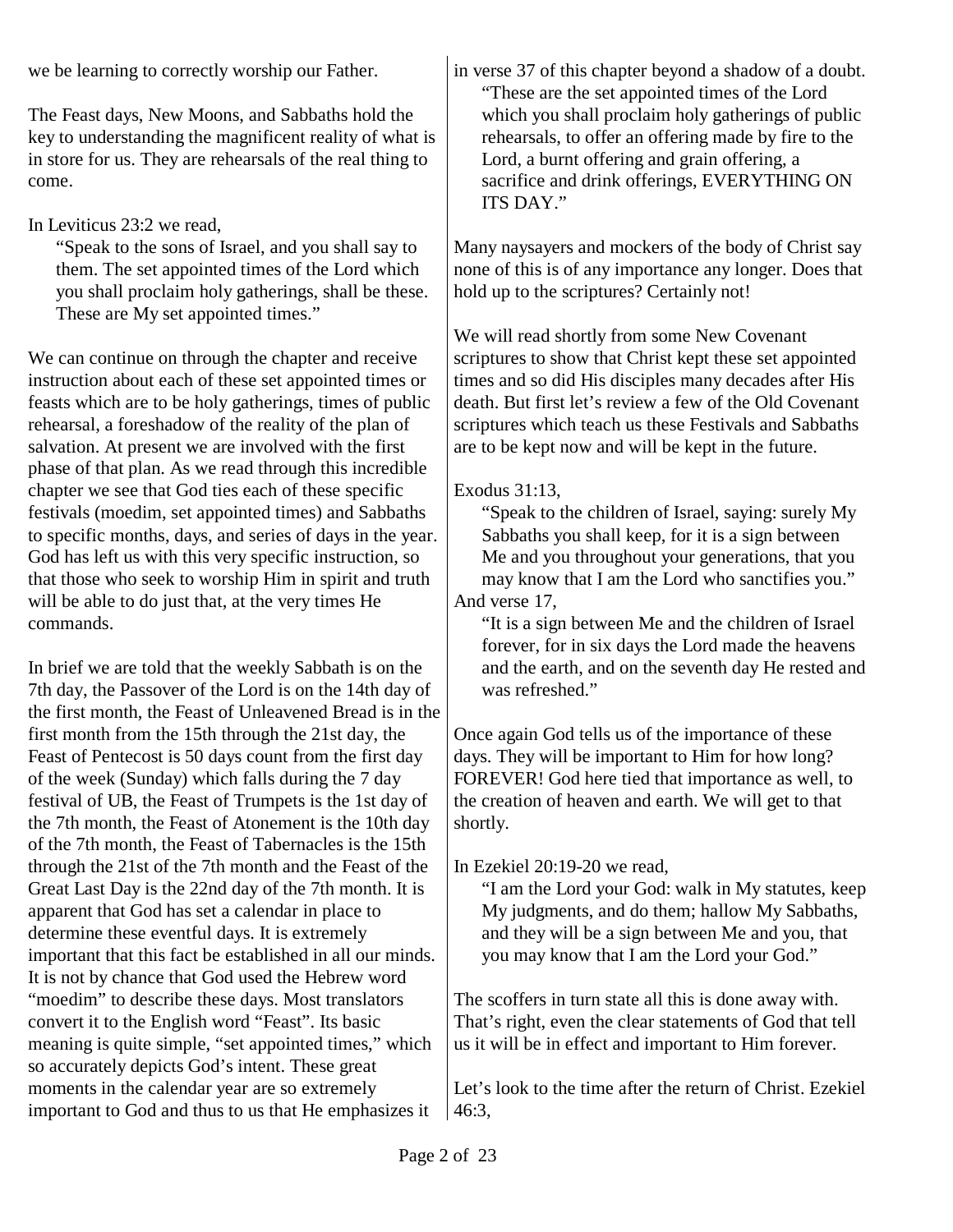"Likewise the people of the land shall worship at the entrance to this gateway before the Lord on the Sabbaths and the New Moons."

### Verse 9,

"But when the people of the land come before the Lord on the appointed feast days, whoever enters by way of the north gate to worship shall go out by way of the south gate; and whoever enters by way of the south gate shall go out by way of the north gate. He shall not return by way of the gate through which he came but shall go out through the opposite gate."

## Zechariah 14:16-17,

" And it shall come to pass that everyone who is left of all the nations which come against Jerusalem shall go up year to year to worship the King, the Lord of Hosts, and to keep the feast of Tabernacles. And it shall be that whichever of the families of the earth do not come up to Jerusalem to worship the King, the Lord of Hosts, on them there will be no rain."

Remember we are to rightly divide the word of truth for all scripture is given to us by the inspiration of God to be used in determining doctrine, for reproof, for correction, and for training in righteousness. That is what we are doing here today. It is so very vital to our ability to worshipping the Father in spirit and in truth. Jesus the Christ did that very thing and set the example for us.

### Matthew 12:8.

"For the Son of Man is the Lord of the Sabbath."

Mark 1:21, 6:2 and Luke 4:16 show us it was His custom to keep the Sabbath day. In Luke 22:15 we see Christ and His disciples keeping the Passover of the Lord. In John 7:37 we see Christ keeping the Feast of Tabernacles and the Great Last Day.

In Acts 18:4 we see Paul keeping to this command. In 1 Corinthians 5:8 we see Paul keeping the Feast of Unleavened Bread and teaching others to do likewise. In 1 Corinthians 11:23-26 we see Paul teaching the keeping of the Passover of the Lord.

is evident that these important set appointed times of meeting between God and those whom truly wish to worship Him, were, are, and will be kept, throughout the time periods delineated in the scriptures from cover to cover. So being armed with this understanding and conviction that we must be keeping these very specific days appointed by God on the day and in the month He has commanded, let's once again, as we always do, turn to the inspired word of God for instruction.

Remember Christ said, "I will never leave nor forsake you." So let's get into the technical aspects of this study and see that God has set this knowledge before all who would seek it out.

We read earlier that God has a first month and a seventh month in Leviticus 23. This obviously means that God has left us the means of determining how to select these days and months. Once again God has a calendar and we are to know how to use it in our pursuit of worshipping the Father.

In this study we will focus on the first phase of the plan of Salvation, the building of the family of God, to determine where the Abib fits in and the part we as the Body of Christ play in that.

# **SCRIPTURAL COMMANDS**

In Leviticus 23 we receive a lot of instruction as to the plan of salvation. Here we are taught the names of the feasts of the Lord, their dates, and their timeline in prophesy, and key elements about each of them. However we do not receive all we are to know about each of these individual feasts in this chapter. Remember how God teaches us from the scriptures. Isaiah 28:9-10,

"Whom will He teach knowledge? And whom will He make to understand the message? [2 very clear questions asked and now comes the answers] those weaned from milk and those drawn from the breasts. [Not babes but maturing individuals who can eat on their own, now the method!] For precept upon precept, precept upon precept, line upon line, line upon line, here a little there a little."

There are many more examples we could turn to, but it It should be obvious to all that God has placed patterns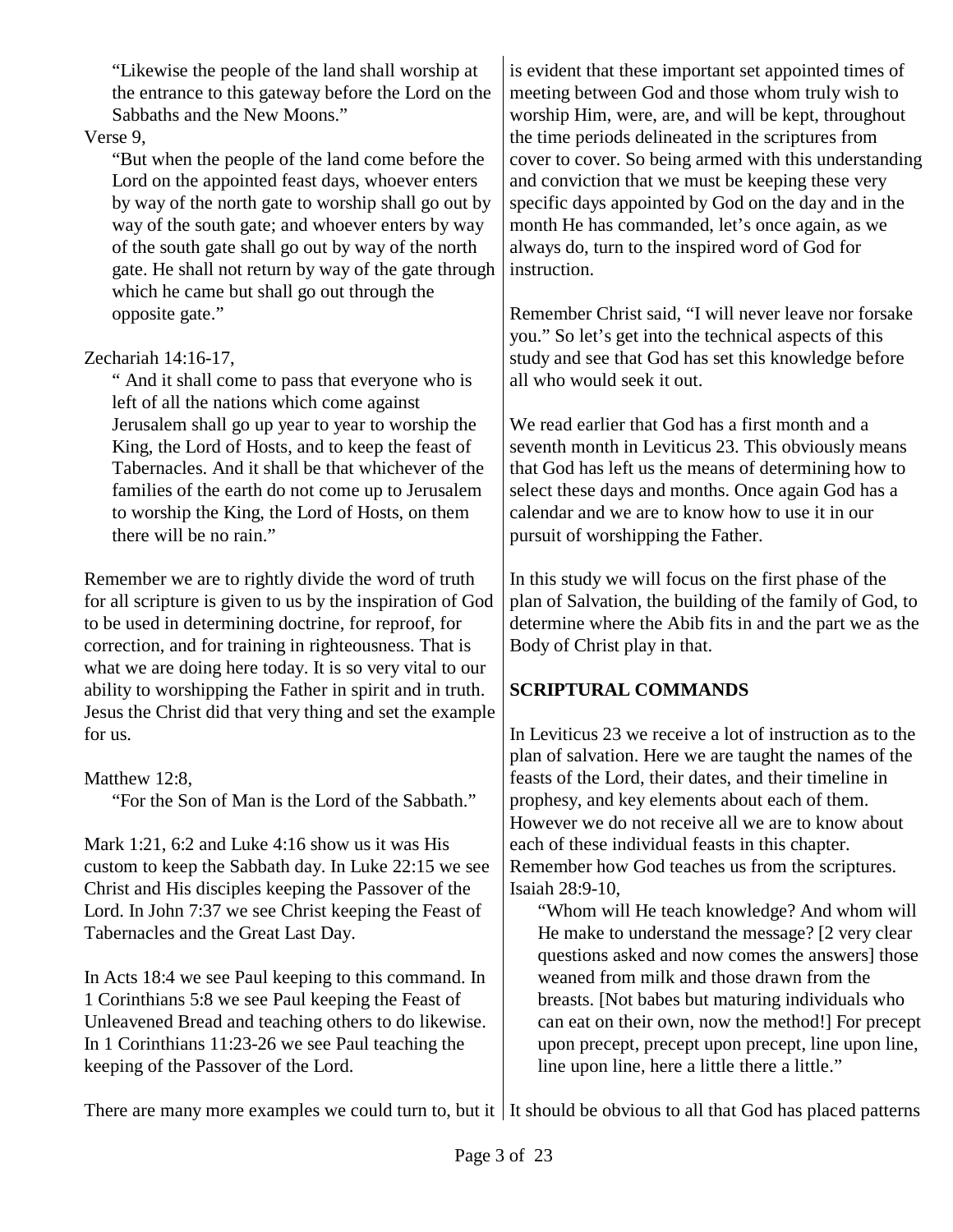of doctrine running throughout the bible. We do not get our instruction in one line or in one word. That is why we are instructed to study to show ourselves approved to God, rightly dividing the word of truth. Doctrine is scattered throughout the scriptures, here a little, there a little, line upon line, and precept upon precept. That is exactly the process we are going to use in this study, as is our habit.

The most significant instruction coming to me personally in Lev 23 is found in the first two verses. "And the Lord spoke to Moses, saying, speak to the

children of Israel, and say to them: The feasts of the Lord, which you shall proclaim to be holy convocations, these are My feasts."

Here God clearly tells us if it is not listed here in the following sequence of scriptures on the feasts that it is not one of His feasts, which are to be holy convocations. God makes this point before He moves on to give the instruction He does on each of these very special appointed times of meeting.

Now does God have other moedim, appointed times? Yes He does, but they are not in their entirety or in part, times of holy convocation. For instance the day of the new moon. None of its commands are for a holy convocation. Try as you might it isn't in there. It is a day in which work can be done, unless it falls on a weekly Sabbath, or unless we are considering the first day of the seventh month, which is the Feast of Trumpets. It is a moedim however. We are to take the time after sunset and observe the first crescent of the moon to proclaim the beginning of the month. We can make it special to all if we wish as David and Saul did by having a special meal. That tradition was carried down to the time of the second temple in Jerusalem. After the testing of the witnesses and subsequent acceptance of their observations, the Sanhedrin would have a great meal for its members and for the participants in the sighting. This particular day is important to God and ourselves because this establishes the first day of each month, which is necessary in proclaiming the feasts, which are to be holy convocations to God. It is vitally important to be able to discern this day accurately and not assign random days to each month as is done with the Rabbinical Calendar, which is used by many Churches

of God. It is not my purpose to belittle or chastise anyone in this study, but at times I will be using obvious examples to make the point. My purpose is to share with you the peace we have been given. Each individual can do what he or she wishes with it. The reason I bring up the main point of Lev 23:1-2 at the onset of this study is because it affects the readers understanding of the true worship of God. He has clearly and boldly told us which feasts are holy convocations and which are not, and as we will see He even goes beyond that.

In this study we are directly concerned with the timeline created in verses 4-8. It is within this timeline that the most awesome event in the creation of time takes place. It's true significance is something that has been kept from the vast majority of mankind by the great deceiver, Satan the devil. The truth about this event passes human reasoning and comprehension. It is only comprehensible by God giving those He has called His holy spirit. This great event is tied deeply to the barley harvest in the land of Israel. Let's cover this time line in verses 4-8 and then take it one step further.

"These *are* the feasts of the LORD, holy convocations which you shall proclaim at their appointed times. On the fourteenth *day* of the first month at twilight *is* the LORD'S Passover. And on the fifteenth day of the same month *is* the Feast of Unleavened Bread to the LORD; seven days you must eat unleavened bread. On the first day you shall have a holy convocation; you shall do no customary work on it. But you shall offer an offering made by fire to the LORD for seven days. The seventh day *shall be* a holy convocation; you shall do no customary work *on it*."

Here we have the Passover of the Lord and the Days of Unleavened Bread. Verse 4 told us these are feasts (moedim, appointed times of meeting) of the Lord. It also tells us they are holy convocations which must be proclaimed at their appointed times. That is why we go on in verses 5-8 and are taught that the fourteenth of the first month is the Passover of the Lord and that the fifteenth of the same month is the start of the days of UB. We are told this first day of UB is a holy convocation as well as the seventh day. Now this is very important. Verse 6 tells us the fifteenth is the start of the seven days of UB. In verses 7-8 we are told that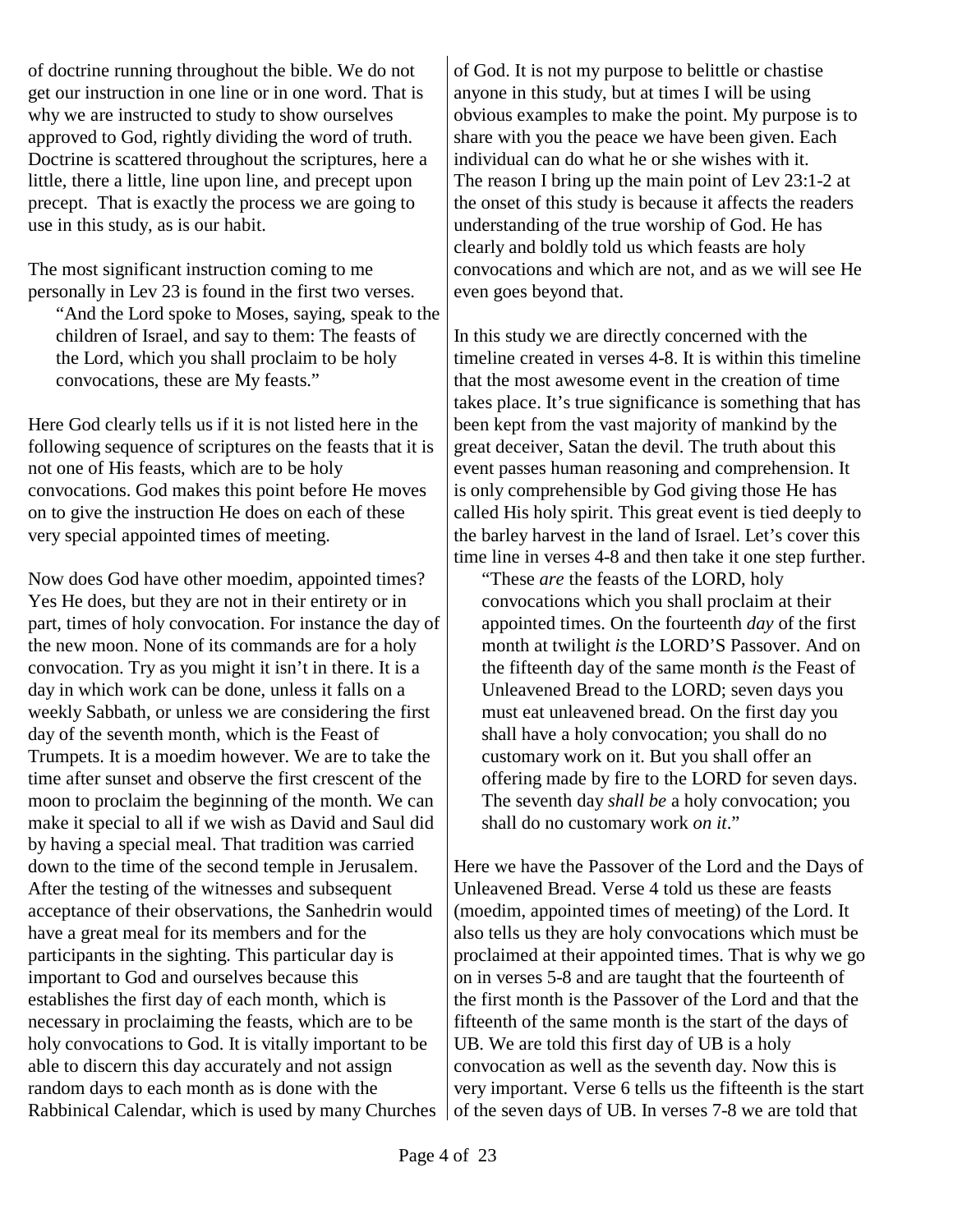only the first and last day of the seven are holy convocations. But they are something else as well. There is no customary work to be done on either of these days. Here we see these 2 days of holy convocation taking on an added command from the seventh day Sabbath delineated in verse 3. We do not see that stipulation applied to days 2-6 do we. In fact we cannot find it in any of the scriptures throughout the bible for these 5 days. So if these days fall in sequence where they do not happen to be on a weekly Sabbath one is not restricted from doing customary work. But, what about the fourteenth? Does it tell us here or anywhere else in the scriptures that it is a holy convocation in which no customary work can be done? No it does not! In fact it even qualifies the time on the fourteenth as twilight.

So here we see that we have 2 feasts of the Lord. His first two in the timeline of the plan of salvation. The first is on the 14th of the first month and is the Passover of the Lord. The second is the feast of Unleavened Bread which verse 6 tells us starts on the 15th of the first month. Lev 23 goes on to teach us that this feast consists of 7 days. That means it starts at sunset at the beginning of the 15th and ends at sunset at the end of the 21st. The first day and last day are holy convocation in which no customary work can be done. Notice however one thing common to each of the seven days is that one MUST eat unleavened bread on each day.

We will cover many more truths about this 8-day period of time later in this study. It is very important that at this point we start to address the term Abib and how it all fits with Leviticus chapter 23 and the instruction from God. As we will see this is vital information to how we worship the Father in spirit and in truth.

In verses 5 and 6 we were told that these feasts were to take place in the first month of the year. So how do we know what the first month of God's calendar year is? Do we follow Rabbinical Judaism's Calendar to get the answer? No we do not! Rabbinical Judaism is so confused as to the calendar of God that they actual openly declare the seventh month as the beginning of the year. We are not going to cover that error in any detail in this study for it can be found in our Calendar

of God study. Instead we are going to turn to the pages of the bible, the inspired word of God to get the answer to my questions.

In Exodus 12 we read about God instructing Moses as to what he is to teach Israel about the Passover and days of UB. Look what God starts with. Ex. 12:2,

"This month shall be your beginning of months; it shall be the first month of the year to you."

In Ex. 13:4 in addressing the first day of UB God says, "On this day you are going out, in the month Abib."

Dueteronomy 16:1 tells us,

"Observe the month of Abib and keep the Passover to the Lord your God. For in the month Abib the Lord your God brought you out of Egypt by night."

### Numbers 33:3,

"They departed from Ramses in the first month, on the fifteenth day of the first month, on the day after the Passover the children of Israel went out with boldness in the sight of all the Egyptians."

# Exodus 34:18,

"The Feast of Unleavened Bread you shall keep. Seven days you shall eat unleavened bread, as I commanded you, in the appointed time of the month Abib; for in the month of Abib you came out of Egypt."

It is beyond the shadow of a doubt that God has declared the Abib as the first month of His calendar year. So, does it start in the fall in the seventh month as the Rabbinical Calendar does? Are we somehow supposed to tamper with the days of that month starting it on the last day of the sixth month or sometimes on the second or third day of the 7th month as does the Rabbinical Calendar and then somehow count backwards from the day of our choosing to determine the start of Abib and the feasts in the first month? We all need to individually answer these questions in light of the fact that we are each accountable for keeping our appointed times with God on the precise day He commands. He does not leave us any excuse to not do so in this the end of the age with the knowledge we have at our disposal.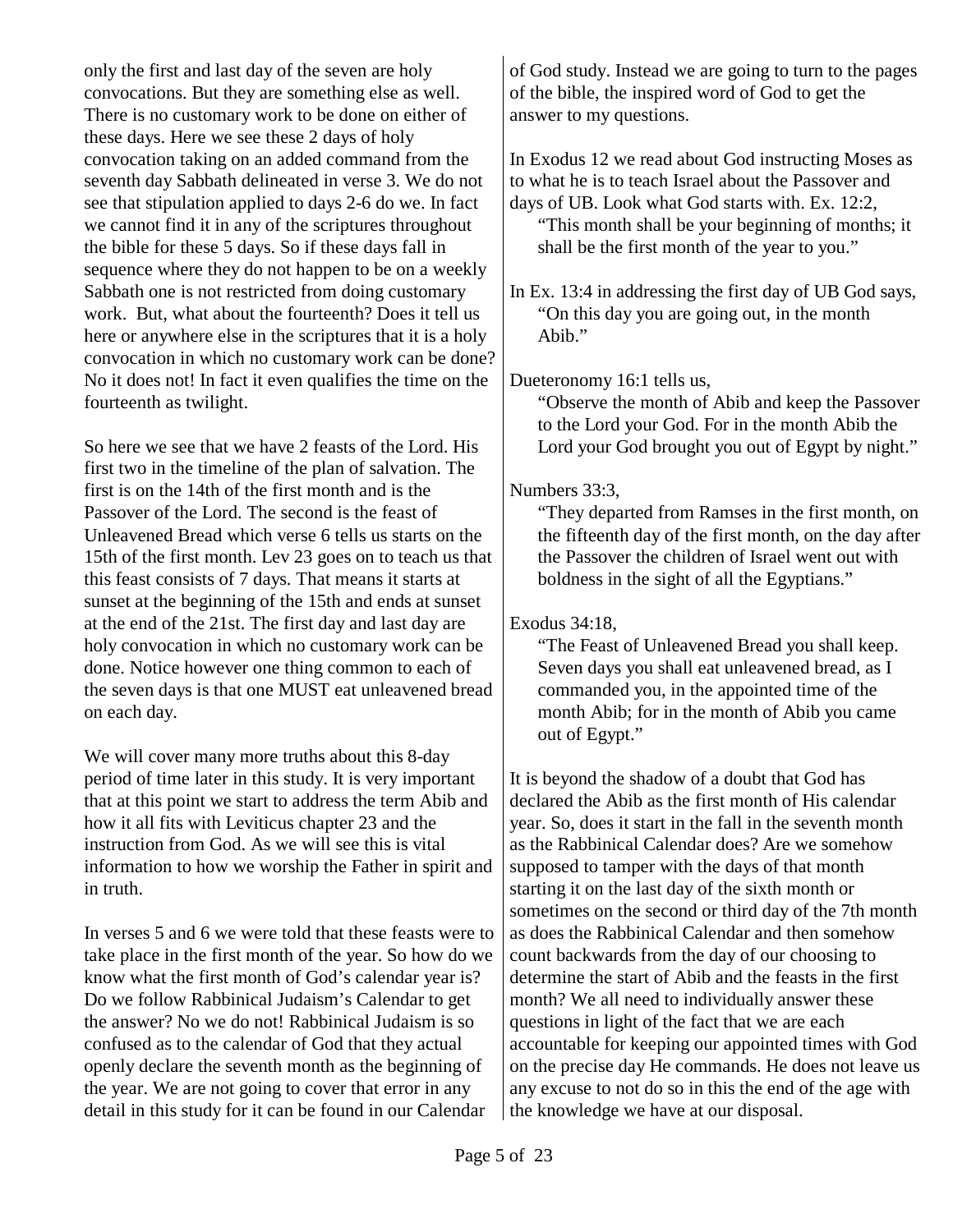The answers to these profound questions are found throughout the bible. Let's cover two of them as they relate to the sacrifice of the Passover of the Lord. In Ex 12:5 we read,

"Your lamb shall be without blemish, a male of the first year. You may take it from the sheep or from the goats."

These lambs had to be in their first year of life. This is crucial with its implication. We are not talking about lambs a few weeks old here. We are talking about lambs nearing the end of their first year. Any blemishes, which would show up, would do so by that time. Think of the unthinkable happening. The Passover is kept at the wrong time and the lambs from the year before are all older than their first year and the ewes have not given birth. The time for giving birth of the sheep is but one of the many "appointed times" in the animal kingdom. There are many studies completed by learned men today in the sciences that tell us the time of mating or "estrus" in the female of the species such as sheep, goats, deer, etc., is controlled by the decreasing amount of sunlight in the fall of the year in our part of the world. More specifically recent studies are proving the incredible part the light or lack of it from the moon plays in this timing unless man tampers with the natural process. Yes, as knowledge increases it has its ups and downs. That is why the birthing time is so intricately tied to the beginning of the year. It is one of the many signs the Sanhedrin would use in contemplating the start of Abib before they changed their ways. God would not have set Israel up for failure. He put in motion a system to always ensure that lambs in their first year would always be available for the Passover sacrifice if Israel held true to the methodology He had set in place for declaring the proper dates for the feasts of the Lord. It's all about correct timing and obedience to God.

That exact principle also applies to the second point. That point is the name of the first month and what it means. God names things with a purpose in mind. The Hebrew word Abib is only used a handful of times in the scriptures so it should be easily understood from the few contexts it appears in, or one would think so. There are many arguments being floated about the proper use and meaning of this word. We are not

concerned with those arguments for it's meaning is clearly determined in how God uses it.

Let's look at several concordances, etc., to first see what is commonly said about the word Abib. It is Strong's #24 and it says of it,

"from an unused root (meaning to be tender); green, ie. A young ear of grain; hence the name of the month Abib or Nissan."

The ISBE (International Standard Bible Encyclopedia) says of it,

"[abib-young ear of barley or other grain; Cf Ex. 9:31 Lev. 2:14] The first month of the Israelite year, called Nisan in Neh. 2:1, Est. 3:7, Abib in Ex. 13:4, 23:15, 34:18; Dt. 16:1. Abib is not properly a name of a month, but part of a descriptive phrase, the month of young ears of grain. This may indicate the Israelite way of determining the new year (Ex. 12:2), The year beginning with the new moon nearest or preceding this stage of the growth of the barley. The year thus indicated practically corresponds with the old Babylonian year, and presumably came in with Abraham. The pentateuchal laws do not introduce it, though they define it, perhaps to distinguish it from the Egyptian wandering year."

Now the Brown, Driver, Briggs,

"1) fresh young ears of barley Ex  $9:31$ ; Lev  $2:14.2$ ) month of ear forming, or of growing green, Abib, month of Exodus and Passover, Ex 13:4, 23:15, 34:18…"

The New Englishman's Hebrew Concordance says of

"to be tender."

We can see that all these publications agree on one thing. The barley is at a particular stage of its growth! This is extremely important to grasp. Because in naming this month Abib, God is telling us it will be identified by the state of growth of barley in Israel. Why not anywhere else? Because in Lev 23:10 God ties this function directly to the "land which I give to you." We will cover this in greater detail later when we study into the application and function of the Abib. Israel received this piece of real estate forever. They

it,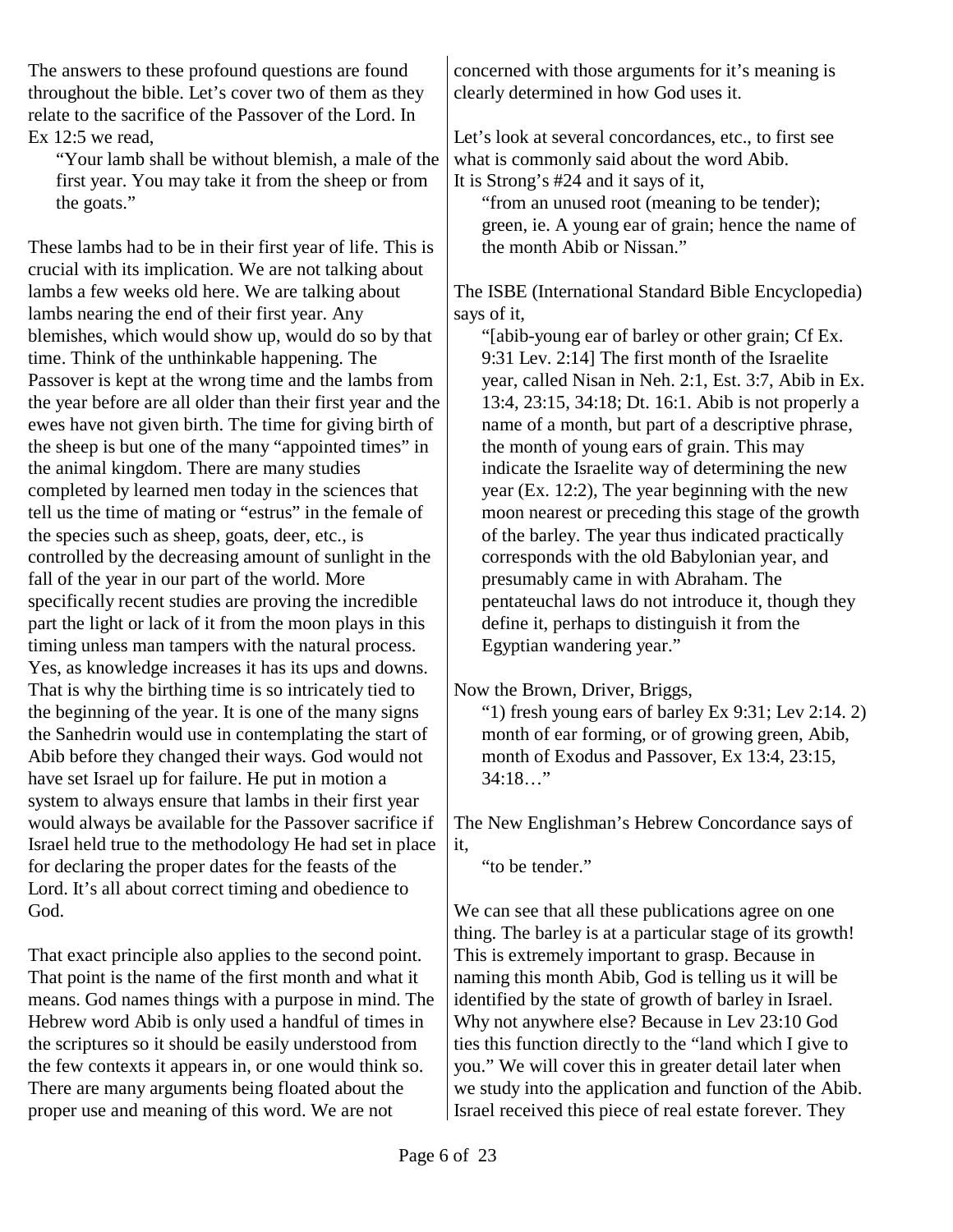were tied to it for the worship of God.

It is very safe to say that Abib is describing an agricultural state or stage of barley growth.

In Exodus 9 we read about the 5th, 6th, and 7th plagues which afflicted Egypt. The key component of the 7th plague was hail, very heavy hail. In verses 31 & 32 we read,

"Now the flax and the barley were struck, for the barley was in the head [abib] and the flax was in bud. But the wheat and the spelt were not struck, for they are late crops."

Let's read these verses from the J.P. Greens Interlinear Bible.

"And the flax and the barley were smitten. For the barley was in the ear [abib], and the flax in blossom. And the wheat and the spelt were not smitten, for they were late."

Let's do a little analysis here. We see that the hail had smitten the barley and the flax. We also see the hail had not smitten the wheat and spelt. God has a major lesson for us to learn here. He is going to show us a characteristic of Abib barley. The Hebrew word for smitten here is #5221 in the Strong's.

"Nakah, a prime root; to strike (lightly or severely, literally or figuratively)."

The BDB says of it in brief,

"smite 1a) with a single non fatal blow 1b) smite repeatedly. 2) Smite fatally 3) smite attack, attack and destroy 4) of God a) smite with a plague, disease, etc.,"

So how are we to apply that word here in Ex. 9: 31-32? It's obvious. God is talking about destroying the barley and the flax crops. In verse 25 we read,

"… and the hail struck every plant of the field, and it broke in pieces every tree of the field."

So here in chapter 9 it is clear to see what God is saying when He says the barley and the flax were smitten. But he also told us under these conditions the wheat and spelt were not smitten or destroyed. Why Not? And why did God give us so clear a contrast and so detailed a narrative about this? Because, He is

giving us a major clue to a characteristic of Abib barley. He says the barley was Abib!

In our journeys to Israel to inspect the barley we have discovered what took place here with the barley in Ex 9 to be a sign of Abib barley. When the plant reaches a specific stage of maturity, the stock can be broken easily. Nehemia, a participant on the inspections, calls this the "slap test". When it reaches this stage it is in the agricultural condition called Abib. That stage is clearly demonstrated in the field by taking several stocks intact and then slapping them below the heads with your fingers. If Abib they break off. That is what happened when the hail struck the barley. It snapped and fell to the ground, thus being destroyed. When barley is in a younger stage of growth it is more flexible and pliable and will not break. That was the condition of the barley last year in Israel throughout the country. When the worst snowstorm in 30 years hit the Judean Hills in March the barley was all flattened, but it did not break for it was far from being in the state of Abib. After the snow melted it sprang up again. Some of the barley was in head and some was not. None of it was Abib.

There are some who mistakenly teach that if the barley has a green ear visible it can be proclaimed Abib. That is a terrible error, which needs to be corrected. Abib is a very particular and specific agricultural state of barley growth. It does not "float" through the growth cycle of the plant, as we will clearly see in the technical portion of this study. The reason why the wheat and the spelt were not destroyed confirms this. The first grain crop harvested in Israel is barley. The wheat harvest started approximately one and a half months after the barley harvest started. It is a "later" crop. The Hebrew word describing their condition here is #648 in the Strong's.

"Aphiyl; from the same as 651 (in the sense of weakness); unripe: not grown up."

The BDB says of it,

"adjective (darkened, concealed, thence) late, of crops…"

So why is this so significant? Because that is an agricultural stage of maturity! When the scriptures say it was, "darkened, concealed" this means the plant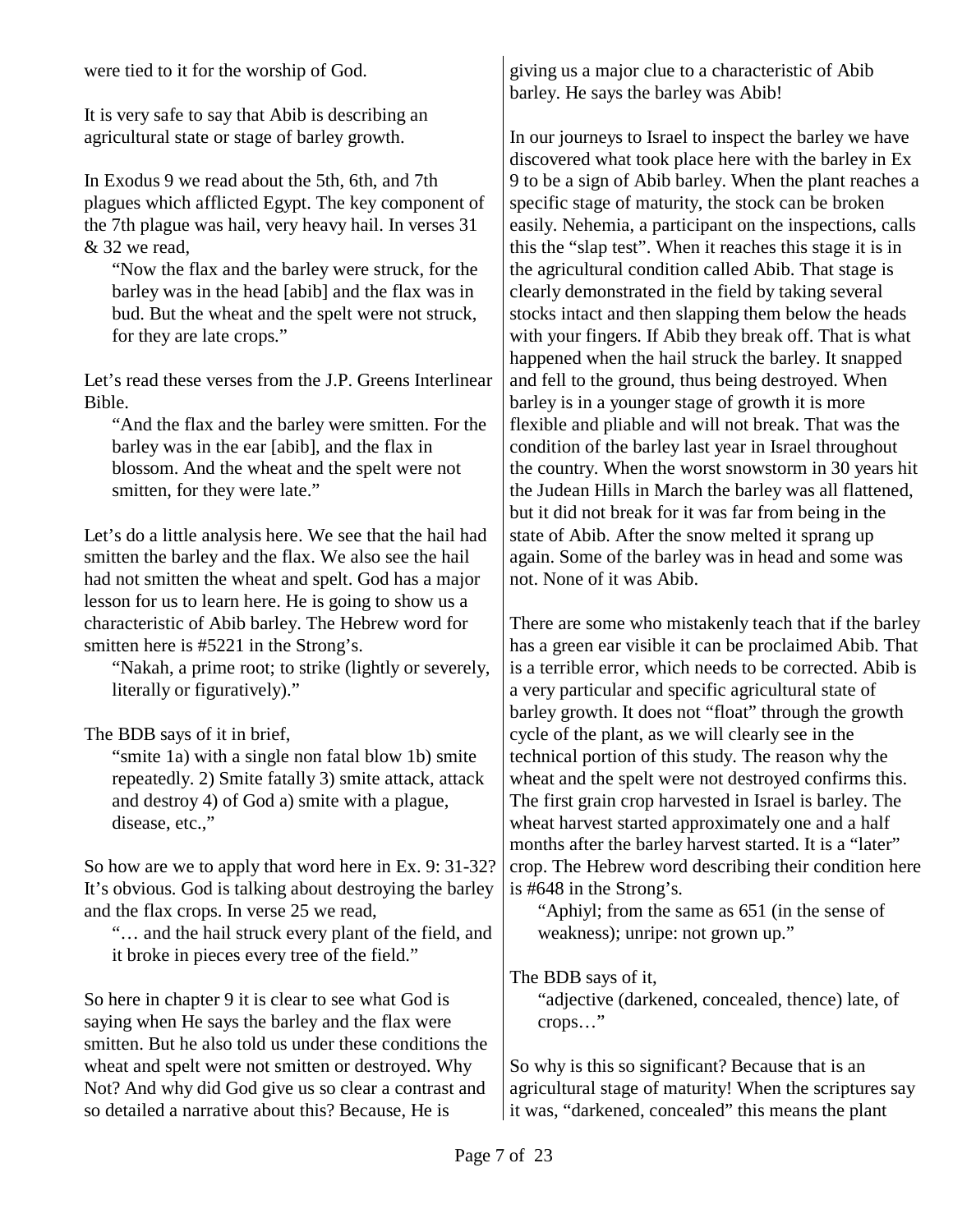looked like a blade of grass with the head having not yet emerged. It was still very young and still concealed in the shaft or in the "boot". Thus it does not see light. At this stage it is very flexible. This is not all merely a "coincidence". God is explaining to us about the state of Abib and contrasts it with that of a much younger stage of growth He calls Aphiyl. In Chapter 12:2, He tells us that this time frame is the month of Abib and it is the start of His calendar year. He names the month after the clearly visible sign of Abib barley. There is no significance to God using the barley in Egypt other than it being an example to Israel of how they were to determine the process of counting months when they "came into the land".

So did God give us any more clear scriptures to use in identifying this all-important state of Abib? Yes He did and following the principle of Isaiah 28 in how He teaches us we need to turn to Lev 2:14. From the J.P.Green Interlinear Bible,

"And if you bring near a food offering of firstfruits to Jehovah, fresh ears roasted with fire, kernels from a garden, you shall bring near your firstfruits for a food offering."

## Now the NKJ,

"If you offer a grain offering of your firstfruits to the Lord, you shall offer for the grain offering of your firstfruits green heads [abib] of grain, roasted on the fire, grain beaten from full heads."

Here brethren we are instructed as to what is the minimum stage of maturity to be an acceptable firstfruits grain offering. We are taught here the grain must be Abib. As well we are instructed that the Abib heads of grain will have kernels that can be husked [geres]. That means the kernel must have substance to it. In fact enough substance so that it can be dried by roasting it in fire to make it hard enough to grind into flour. That is why the NKJ translation says, grain beaten from full heads" and the J.P.Green says, "of kernels" for they are expressing the same thing in the use of the Hebrew "geres". It is #1643 and Strong's says of it,

"from an unused root meaning to husk; a kernel (collection), ie; grain: beaten corn [old English for grain etc]."

The BDB says of it,

"a crushing, but only concretely of that which is crushed, groats, grits, …"

These Abib heads of grain need to be able to be crushed or ground to produce flour. In order to do this they need to be hard kernels. God says it is acceptable to help that hardening process by roasting the heads in fire to reach the necessary degree of dryness to be crushable. We will see later that there is a very specific time in the growth of the barley where it is physiologically mature but still contains too much moisture to allow it to be ground. This minimal standard is called, "the threshold of Abib". Prior to this state of maturity we cannot proclaim the barley to be Abib.

So why is this important?

To answer this let's put this biblical knowledge to work as it applies to the plan of salvation and the part enacted by Christ and His spiritual body the bride. We will see in spiritual and physical terms why this stage of maturity called Abib is so crucial to worshipping the Father in spirit and truth.

Christ plays the fundamental role in both the feast of the Passover and of UB. There are many who can recite that Jesus is the essence of the Passover. But ask them to explain it in detail and one most often hits a roadblock. Because of sin willingly being allowed by Adam to enter in, it became necessary for man to be redeemed from its bondage. Something of greater value than all mankind had to be offered in its place. God (Elohim) decided it would take the very life of the one who created heaven and earth. John 1:1-3 tells us His name was Word. Verse 14 tells us He was the same Being that later became Jesus the Christ. It was His shed blood that atoned for the sins of mankind. This understanding is widely accepted. But that isn't all He did! That is just His first act. Because man has rejected the instructions given in the scriptures to keep the festivals of God the vast majority of mankind are ignorant to the plan of salvation, to the building of the family of God. So let's spend a little time back in Lev 23 to see what Christ's very important SECOND role was during these early festivals.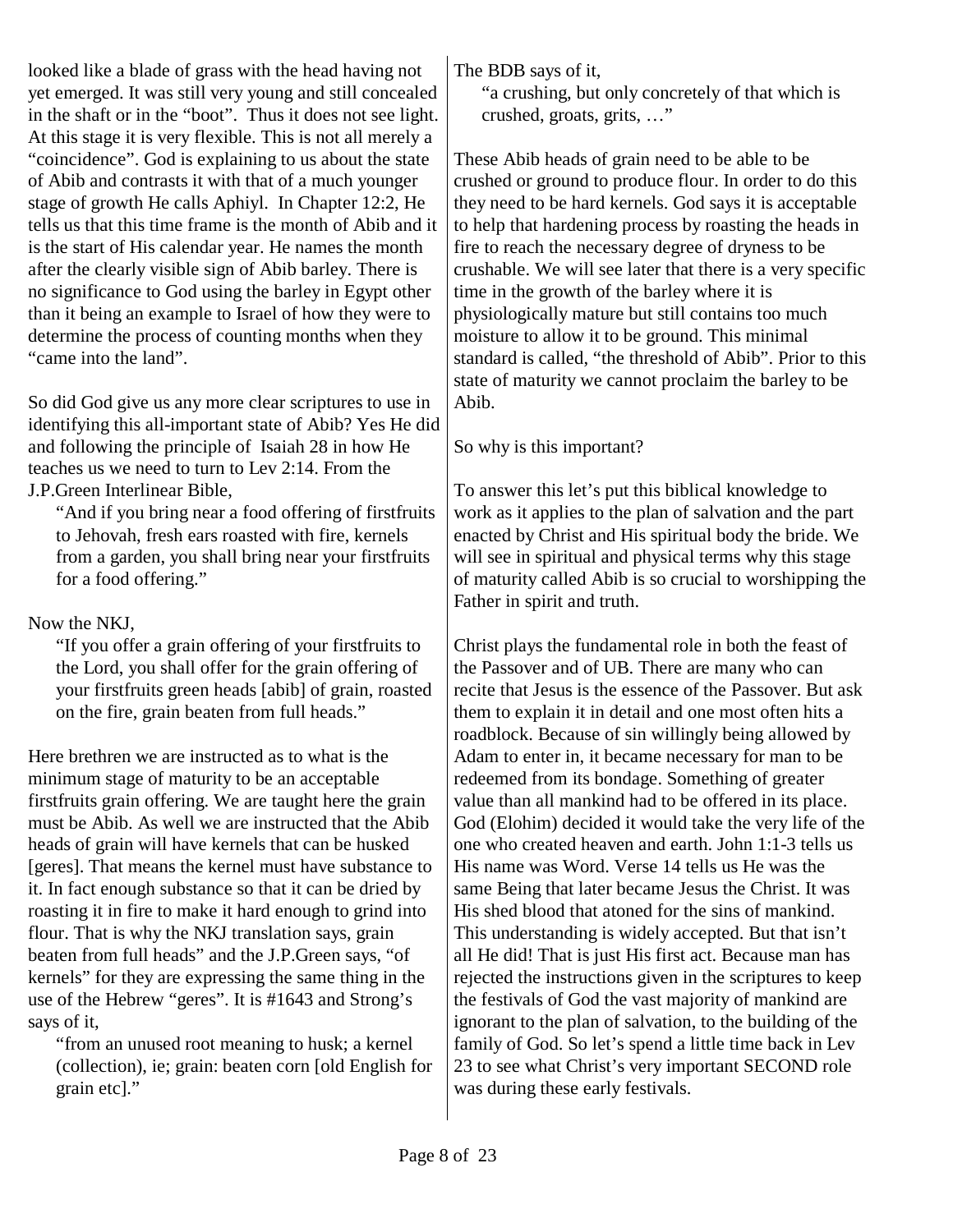### Lev 23:9-14,

"And the Lord spoke to Moses, saying, Speak to the children of Israel, and say to them: When you come into the land which I give to you, and reap its harvest, then you shall bring a sheaf of the firstfruits of your harvest to the priest. He shall wave the sheaf before the Lord, to be accepted on your behalf; on the day after the Sabbath the priest shall wave it. And you shall offer on that day, when you wave the sheaf, a male lamb of the first year, without blemish, as a burnt offering to the Lord. Its grain offering shall be two tenths of fine flour mixed with oil, an offering made by fire to the Lord, for a sweet aroma; and its drink offering of wine, one-fourth of a hin. You shall eat neither bread nor parched grain nor fresh grain until the same day that you have brought an offering to your God; a statute forever throughout your generations in all your dwellings."

## A lot here brethren!

On the Sunday, which falls during the feast of UB we find a function taking place, which very few today understand. In it we find the second major role played out by Christ in the plan of salvation. This second role and start of the second step in the plan could not have taken place unless He had first lived a sin free life and then shed His innocent blood to reconcile man to God the Father. Once Christ had shed His blood there had to be an acceptance of that sacrifice. The sheaf of barley, which is waved before God on the first day of the week during the days of UB, is a defining moment for the body of Christ as well as for all mankind. This wavesheaf of barley, the firstfruits of the first harvest in Israel, is representative of Jesus Christ.

In 1 Cor 15:20-23 we are told that Christ is the firstfruit. In James 1:18 we are told that the church is to be a firstfruits of God's creation. In Rev 14:4 we see that a group of 144,000 who have been purchased by the blood of Christ will be firstfruits to **BOTH**, God and the Lamb.

How and when does this take place?

Back in 1 Cor.15: 20-23 we read there is an order to all this. [J.P.Green]

The scriptures go on to give a further time line but this is the one we are focused on here in the first harvest festivals. The scriptures clearly tell us Christ is the firstfruit. The scriptures also tell us that without His being accepted by the Father we would not be acceptable to God either. That is why the wavesheaf is accepted on **OUR** behalf as we read in Lev 23. The reasons are clear if we understand the mystery spoken of by Paul in Ephesians 5, which most of mankind does not comprehend. Ephesians 5:32,

"This is a great mystery, but I speak concerning Christ and the church."

Let's read a little about this mystery to understand about the Wavesheaf offering of Christ, the second Adam, and in particular about the second Eve, who has come from and is a part of His body. Verses 22-31,

"Wives, submit to YOUR OWN husbands, as to the Lord [not some supposed benefactor called a minister]. For the Husband is head of the wife, as also is Christ Head of the church; and He is the Saviour of the body [unlike the first Adam]. Therefore just as the Church is subject to Christ, so let the wives be to their OWN husbands in everything. Husbands, love your wives just as Christ also loved the church and gave Himself for it, that He might sanctify and cleanse it with the washing of water by the word, that He might present it to Himself a glorious church, not having spot or wrinkle or any such thing, but that it should be holy and without blemish [just like Him because it is His body, with no leaven in it because the first harvest is leaven free as depicted in the 7 days of UB and His being waved during it]. So husbands ought to love their own wives as their own bodies; he who loves his wife loves himself. For no one ever hated his own flesh, but nourishes and cherishes it, just as the Lord does the church. For we are members of His body, of His flesh, and of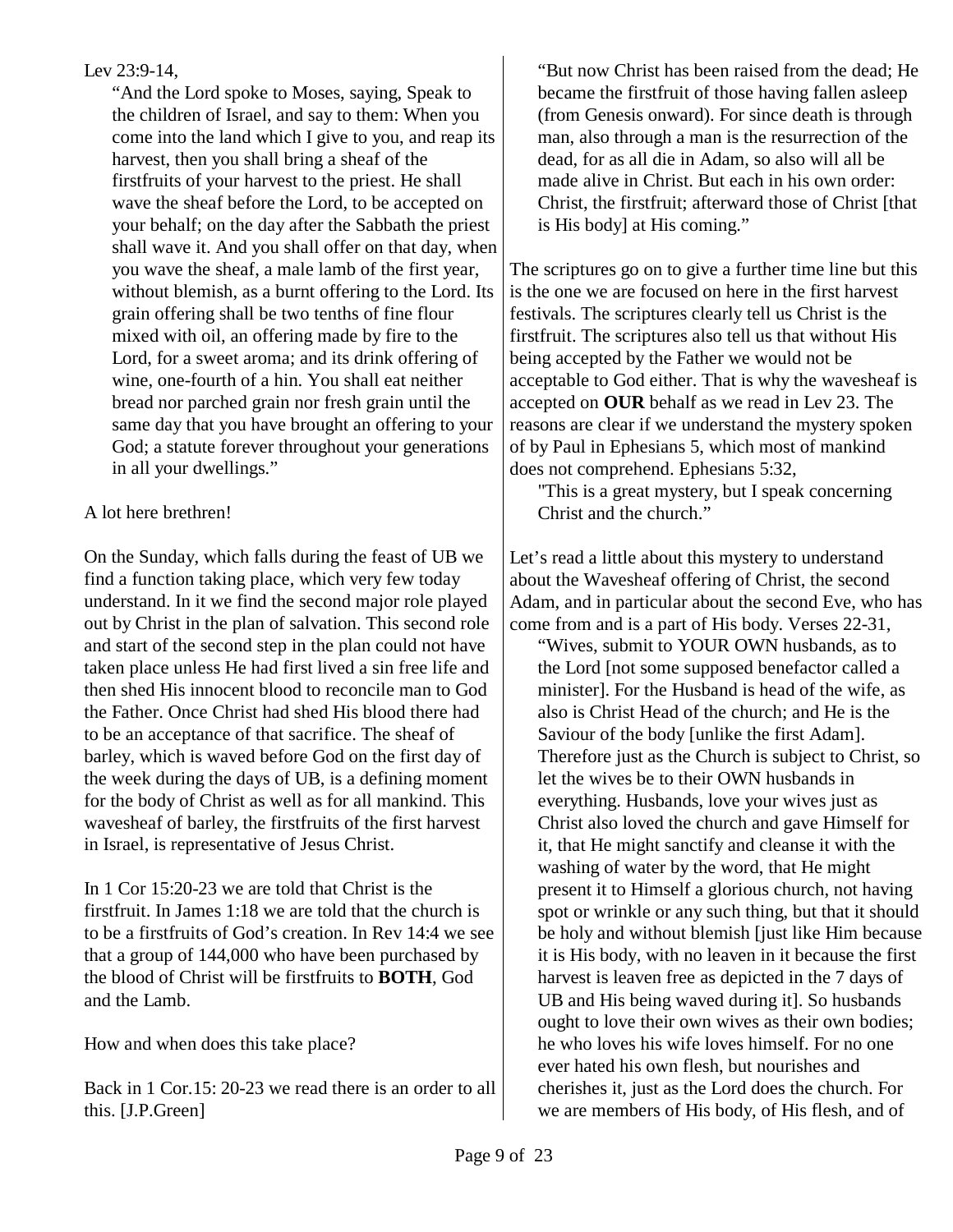His bones. For this reason a man shall leave his father and mother and be joined to his wife and become one flesh."

That is exactly what the church and Christ are doing. This is a great mystery to the world. We are at one with our Husband for it is He who washes us by the water of the word and no other. This second Eve will be without spot, without wrinkle, and without blemish. She will be holy! To those called of the Father this should not be a mystery. Christ and His bride are one! When Christ our Wavesheaf is offered to God for acceptance on our behalf we find the start of this acceptance commencing. This is the start of the firstfruit harvest, the unleavened harvest of mature members of the body. The bundle or sheaf of barley, depicts Christ and those members of His body who will become His beloved Bride and thus qualify to be the wife in the household of God.

On the first day of the week, the day after the Sabbath, Christ was accepted by the Father as the firstfruit of many brethren. That is why this day starts the count to the feast of Weeks, which is also the feast of Firstfruits of the wheat harvest. On the 50th day a door has been closed to one harvest, that of the Bride [the barley] and is opened to the start of another [the wheat] with that being the other members of the household. Remember Rev. 14. The bride is a firstfruits of both the Father and the Lamb. The last qualifying time for this function in the household of God is contained in its entirety within the 49-day count to the feast of Weeks. There is a separation that takes place on the 50th day. After that there is a group who will be firstfruits unto Christ and His body. Rev 21:17

"And the spirit and the bride say, Come! And let him who hears say, Come! And let him who thirsts come. And whoever desires, let him take of the waters of life freely."

First we see the bride, the body of Christ, before any other new members of the family come.

In Lev 23 God the Father is accepting the entire body of Christ, the second Eve, as part of the body of His beloved Son. She will be without blemish, she will be leaven free, and that is why God has set the start of this process of acceptance during the days of UB. It can

never start outside of them. That is why it always starts on the day after the weekly Sabbath, which insures it will NEVER start outside of the 7 days. It also ceases 49 days after it's start, 7x7, which signifies her perfection as to being without spot, wrinkle, or blemish. She has made herself ready to be the wife in the growing family of God as depicted throughout the scriptures. Rev 19:7-8 tells us,

"Let us be glad and rejoice and give Him glory, for the marriage of the Lamb has come, and His wife has MADE HERSELF READY. And to her it was GRANTED to be arrayed in fine linen [clothing of the priest] clean and bright, for the fine linen is the RIGHTEOUS ACTS of the saints."

It takes a lot of WORK on our part to keep leaven out and try to maintain as leaven free a situation as we can and Christ will pick it up from there. No one else can do our part for us. We are to rightly divide and apply the scriptures to our lives. It is up to each of us individually to decide to worship the Father in spirit and truth. Are we focused and committed enough to do that? Do our works, our righteous acts proclaim this? I ask this in the context knowing full well we all are subject to the pulls of the flesh. That is not what we are to let distract us. God forgives and forgets, but man does not. God focuses on what we do right and our struggle in that direction. That is why the bride is GRANTED to be arrayed in fine linen, clean and bright. Are we making ourselves ready or are we abrogating that personal responsibility to another? Proverbs 31:29,

"Many daughters have done well but you excel them all."

Now let's take this understanding back to Lev. 23: 9- 14 and cover it in more detail.

### Verse 10,

"Speak to the children of Israel, and say to them: When you come into the land which I give to you, and reap its harvest, then you shall bring a sheaf of the firstfruits of your harvest to the priest."

Here we can see that this firstfruit offering, this sheaf of barley is tied directly to the land of Israel. No other barley from any other area is acceptable to God. That is why they had to wait until they had entered the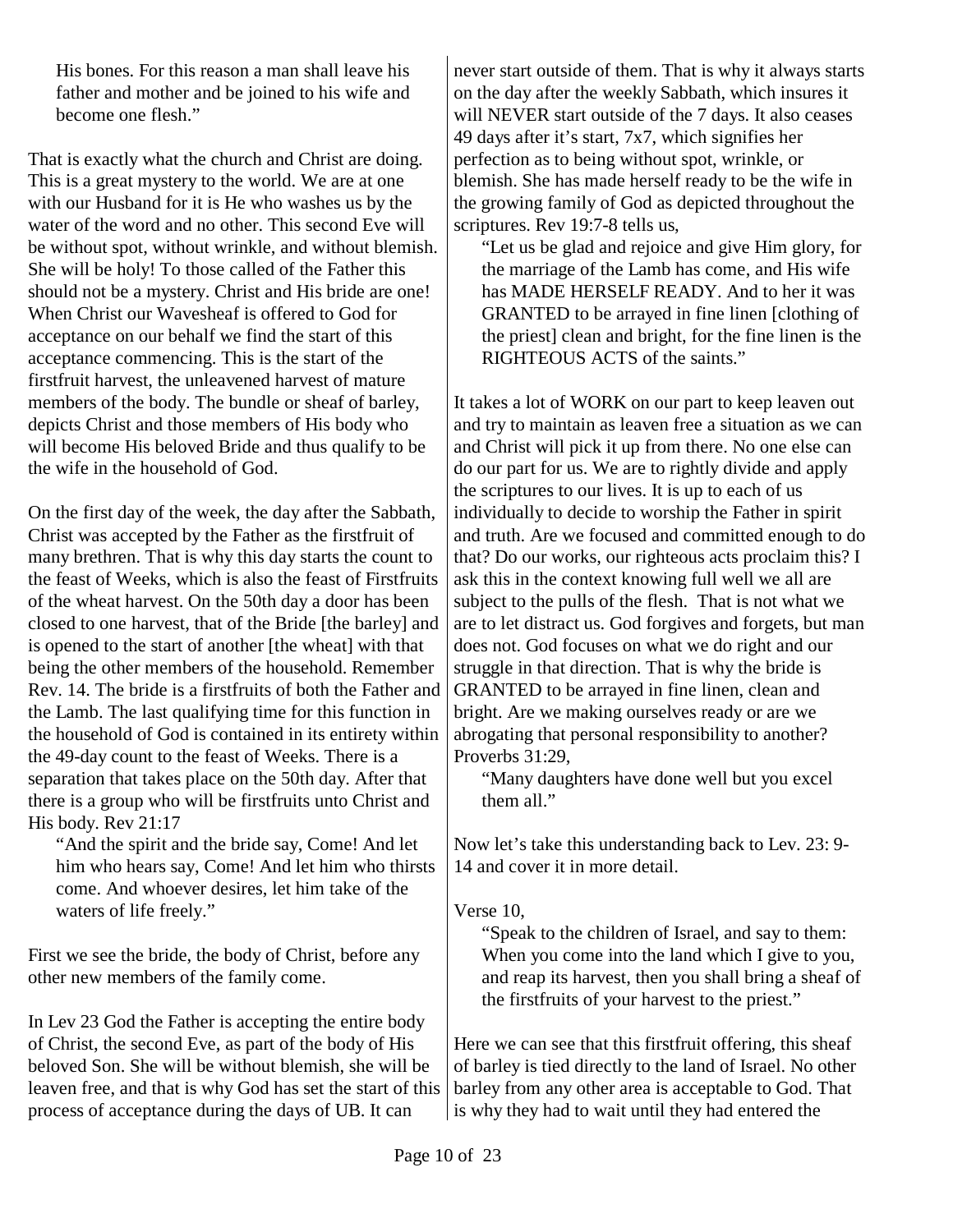promised land of Israel to start this offering. Can you imagine the chaos and confusion that would result from people disregarding this command and using barley from other geographical areas of the world such as Arizona, Australia, Brazil, Russia, etc. Those called of God would be keeping the feast days at all different times, some even 6 months apart. Well brethren that very thing is happening today. It is a terrible thing! When we have the knowledge to worship the Father in spirit and in truth we have a personal responsibility to follow it and use it.

Let's look at the Hebrew word used here for sheaf. Some even try to distort this to confuse the brethren. It is #6016 in Strong's. It is used in two ways, sheaf and omer. The BDB says of this,

"swath, row of fallen grain, heap of sheaves." When used as omer it says,

"small drinking cup or bowl = a measure."

It tells us the proper translation for it in Lev 23:10-14 is sheaf as well as in Dt 24:19, Job 24:10 and Ruth 2:7,15.

Verse 11,

 "He shall wave the sheaf before the Lord, to be accepted on your behalf; on the day after the Sabbath the priest shall wave it."

Once again notice it is being waved to be accepted on **OUR BEHALF**. That means the entire body of Christ, not just the Head!

It is also being waved on the day after the Sabbath. That is the 7th day Sabbath or commonly known as the weekly Sabbath. Thus the day being spoken about is the 1st day of the week! How do we know this? For one because if it were any other day it would from time to time fall outside of the 7 days of UB. That would be a terrible error! That would represent the body of Christ as containing leaven. That would defile it and the plan of salvation as laid out by God in the very keeping of these appointed times of meeting. But it is even easier than that to prove the day called the Sabbath here is the weekly Sabbath. Every day of the week was identified by only a number except the Sabbath. It was used to define all the other days. Some teach that this Sabbath spoken of here is a high

Sabbath. Well let's see what is correct by using the Hebrew language.

Sabbath here in verse 11 is #7676 in the Strong's, "Shabbath, intensive from 7673; intermission, ie (specifically) the Sabbath."

This is the word, which is used for the seventh day Sabbath throughout the scriptures. There are some people who erroneously attach the meaning of #7677 Shabbathon to Shabbath. Strong's says of 7677 Shabbathon,

"from 7676; a sabbatism or special holiday."

Every other credible concordance shows the same difference. A shabbathon is the designation given to what we call a high holy day or annual Sabbath. Do a quick word study and see this is true. Each has its own function and rules. The rules of the weekly Sabbath are more restrictive than those of the annual Sabbaths. That is why we can read in Lev 23:32 that the more restrictive rules of the Shabbath are applied to the Shabbathon of Atonement. God did this to ensure that no food whatsoever, not only would be eaten on this day, but could not even be prepared on it as well. Thus the day becomes a total and intense intermission. God clearly identifies which of the two He is talking about here in verse 11. There is no guessing which it is. It is not the day after an annual Sabbath (shabbathon) but the day after the weekly Sabbath (shabbath) thus making the day for the start of the count, the first day of the week. We refer to it by its pagan name of Sunday. There is no scriptural, or linguistic way around that. There is a simplicity in Christ, which we are to be aware of, recognize, and follow. (Verses 12 & 13) This symbolism speaks loud and clear for itself. Verse14,

"You shall eat neither bread nor parched grain nor fresh grain until the SAME day that you have brought an offering to your God; it shall be a statute forever throughout your generations in all your dwellings."

Here God is clearly telling us that no grain from the first harvest can be used for consumption in any form whatsoever, until this firstfruit wavesheaf offering has been performed. What day did it start on? The Sunday that falls during the 7 days of UB! How do we know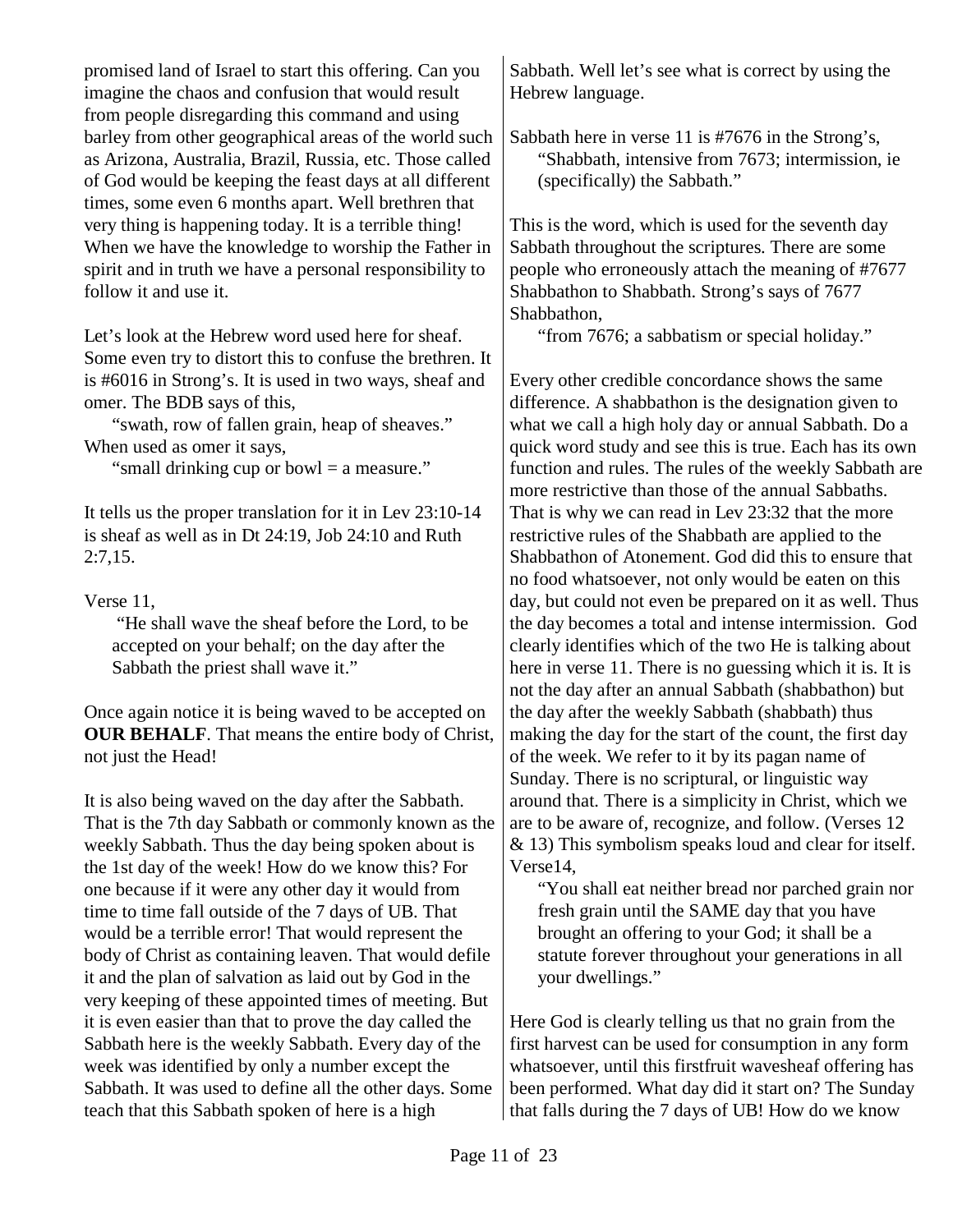that the seven week count to Pentecost starts with this harvest on this day and that it could not be started earlier and stored? Duet. 16:9,

"You shall count seven weeks FOR YOURSELF [God isn't doing it for us with a fixed date]; begin to count the seven weeks from the time you put the sickle to the grain."

It is because of this very clear command to count for ourselves, using this very clear God given instruction as our guide, that we travel to Israel to inspect the barley just prior to the end of the 12th lunar month each year. Just as we use the first crescent of the New Moon as seen from Israel, so too do we use the visible state of Abib barley from there as well.

Here a little, there a little, line upon line, and precept upon precept. God's patterns run throughout the scriptures. They are the simplicity in Christ. Not one contradicts another. They are always clearly explained if we learn to use the bible as our teacher in the manner that God says it should be used.

Daniel 12:3-4 tells us the following for our time,

"Those who are wise shall shine like the brightness of the firmament, and those who turn many to righteousness like the stars forever and ever. But you Daniel, shut up the words, and seal the book until the time of the end; many shall run to and fro, and knowledge shall increase."

Knowledge has increased and rather than running to and fro we are to be worshipping the Father in spirit and truth.

Why do people run to and fro? Amos 8:11-12,

"Behold the days are coming says the Lord God, that I will send a famine on the land, not a famine of bread, nor a thirst for water, but of hearing the words of the Lord. They shall wonder from sea to sea, and from north to east; they shall run to and fro, seeking the word of the Lord, but shall not find it."

Very sobering words for our time, yet very positive if we take our instruction from the word of God. We need to stick to the scriptures to gain the knowledge of how to worship the Father in spirit and in truth. We do

not follow the traditions of men, and we do not follow the mindless babblings of groups of men devoid of the spirit of God. Many at this time are having the same knowledge of the Abib and its significance revealed to them who are separated by land and sea and who have never had any contact with one another in any form. Do we have the character to follow it or are we going to rely on another way we have been told is of God but cannot be found in the scriptures but only in the ravings of Rabbinical Judaism.

# **THE HISTORY OF BARLEY**

Let's now spend some time in the history of barley and the plant itself. In this aspect of the study we are going to see once again that God is true to His word.

Our study of that history starts in Malachi 3:6, "For I am the Lord I do not change."

Hebrews 13:8,

"Jesus Christ is the same yesterday, today, and forever."

Do we believe that brethren? Do we believe God is immoveable in His desire to complete the plan of salvation from start to finish as it is patterned in the scriptures and more particularly through the feasts and their functions?

We read in Romans 11:29,

"For the gifts and calling of God are without change of purpose."

That's correct, both the calling and the gifts which are given to the individual members of the body to complete that calling are without change of purpose. God's singleness of mind and purpose will be fulfilled. We can read of this resolve and commitment in Numbers 23:19.

"God is not a man, that He should lie, nor a son of man, that He should repent. Has He said and will not do! Or has He spoken and He will not make it good!"

If our faith encompasses these statements from God, then we must believe what the scriptures tell us about worshipping the Father in spirit and truth. Christ tells us in Hebrews 13:5, that He will never leave nor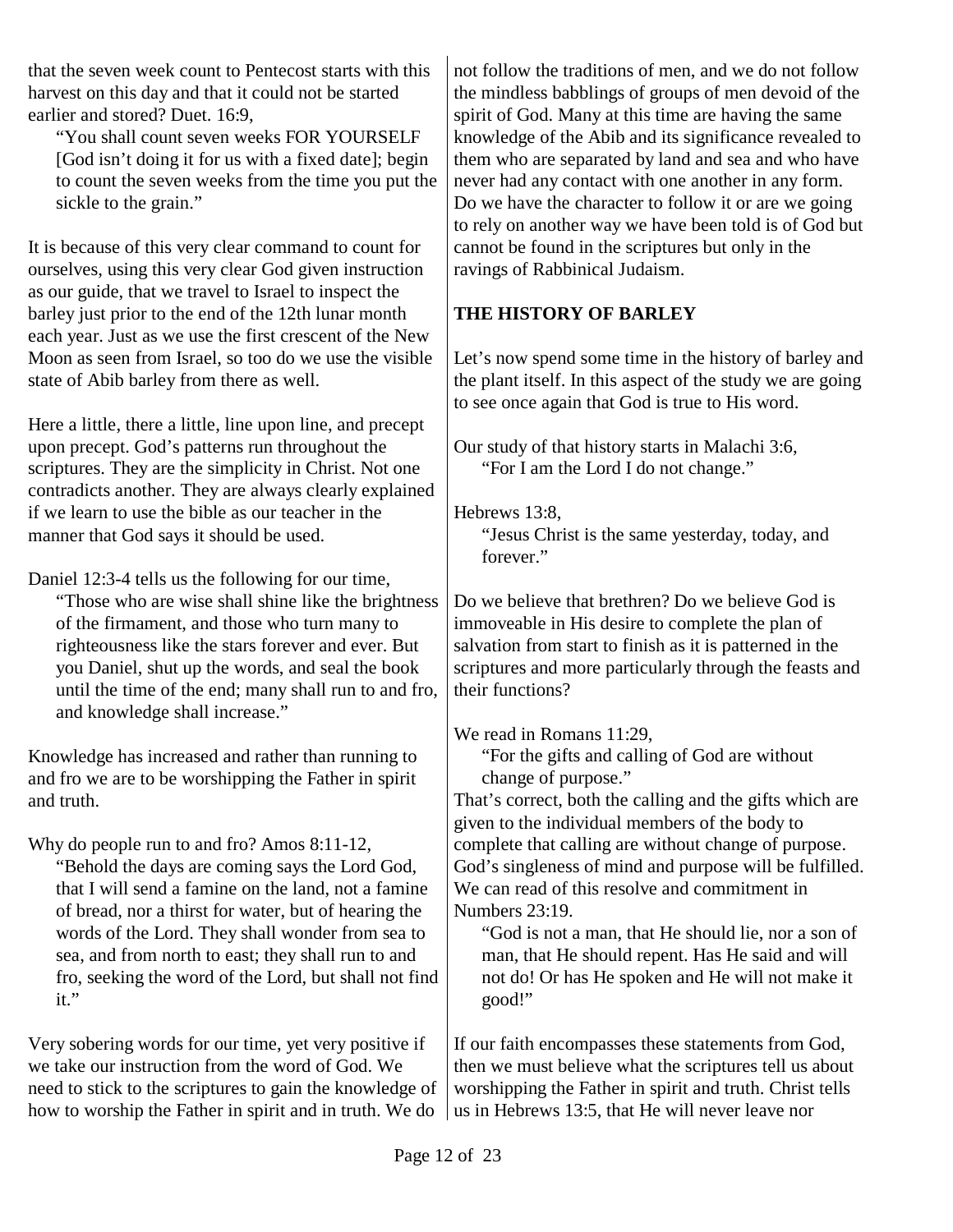forsake us. Let us see just one more way that our King and Creator has kept this promise to us by our study of some very important historical and scientific information compiled by individuals who have no bone to pick about the scriptural use of this incredible plant.

We read in Leviticus 23 earlier, that Israel was to use the barley crop in the Promised Land for this tremendously important aspect of the worship of God and thus the plan of salvation. This is of critical importance to the bride of Christ.

In the article, "Barleys History" by Sarah Wroot and David Pickergile we can read the following statement, "Barley hasn't had any of the marked mutations that we see in wheat, so it's still very similar to early cultivars."

The spiritual magnitude to this statement is unknown to its authors, but not to us, the called of God who understand and believe that Christ is our wavesheaf of barley and that His body will consist of this humble early crop. It is a landmark to our conversion and the assurance of the hope, which lies in us.

Remember Romans 1:20,

"For the unseen things of Him from the creation of the world are clearly seen, BEING UNDERSTOOD BY THE THINGS MADE, both His eternal power and Godhead for them to be without excuse."

Not only has Christ maintained His promise to us, He has left us very clear and discernable reminders every step of the way, even to keeping the barley without the many mutations that wheat has undergone. Follow this through. The wheat harvest is the second harvest in Israel. It commenced at Pentecost or the feast of Firstfruits. Exodus 34:22,

"And you shall observe the feast of Weeks, of the firstfruits of wheat harvest, and the feast of Ingathering at the years end."

Keep in mind this firstfruit offering of wheat has to follow the same rules, as did the barley harvest. It started after the 49 day harvest of the barley. This wheat harvests firstfruit contain leaven and there are two groups offered. Leviticus 23:16-17,

"Count fifty days to the day after the seventh Sabbath; then you shall offer a new grain offering to the Lord. You shall bring from your habitations two wave loaves of two tenths of an ephah. They shall be of fine flour; they shall be baked with leaven, they are the firstfruits to the Lord."

As we read earlier the bride of Christ is of His body and she will be without spot, wrinkle and blemish and in fact, will be holy. That is what the early harvest will be like. We are going to see that the barley crop has been maintained in that manner for a particular species of barley to this present day. That is not the same with the wheat. It has suffered through many, many mutations. As we see the wheat firstfruits is baked with leaven. It is not without spot, wrinkle, or blemish in the language of the bible is it. We will not spend any more time on that aspect of the plan of salvation for it is for the later festivals. You can find it talked about in greater detail in our study of Pentecost. The firstfruits of the barley harvest are without blemish but that is not the case with the second harvest, that of the wheat. Barley can be categorized in two general classifications: domesticated [Hordeum Vulgare] and wild [Hordeum Spontaneum]. Every single line, strain or species of barley originated in the eastern Mediterranean region, according to every historical and scientific writing on the subject. To most of these authors that narrows it down enough to accommodate what they have to say in their respective studies. That however does not apply to all of them. One such study by a group of participants can be found published in the Society for Molecular Biology and Evolution. It can be viewed or downloaded off of the Internet. The group is lead by A. Badr who is with the Faculty of Science, in the Botany Department at Tanta University in Egypt. They were not satisfied with regionalizing [Eastern Mediterranean] the origin and spread of Barley. They decided to track down if they could through the technology we have available to us today the original progenitor species and its location. Let's listen to some quotes from this remarkable study to see God does not change to His purpose.

" The domestication history of barley is revisited based on the assumptions that DNA markers [Romans 1:20] effectively measure genetic distances and that wild populations are genetically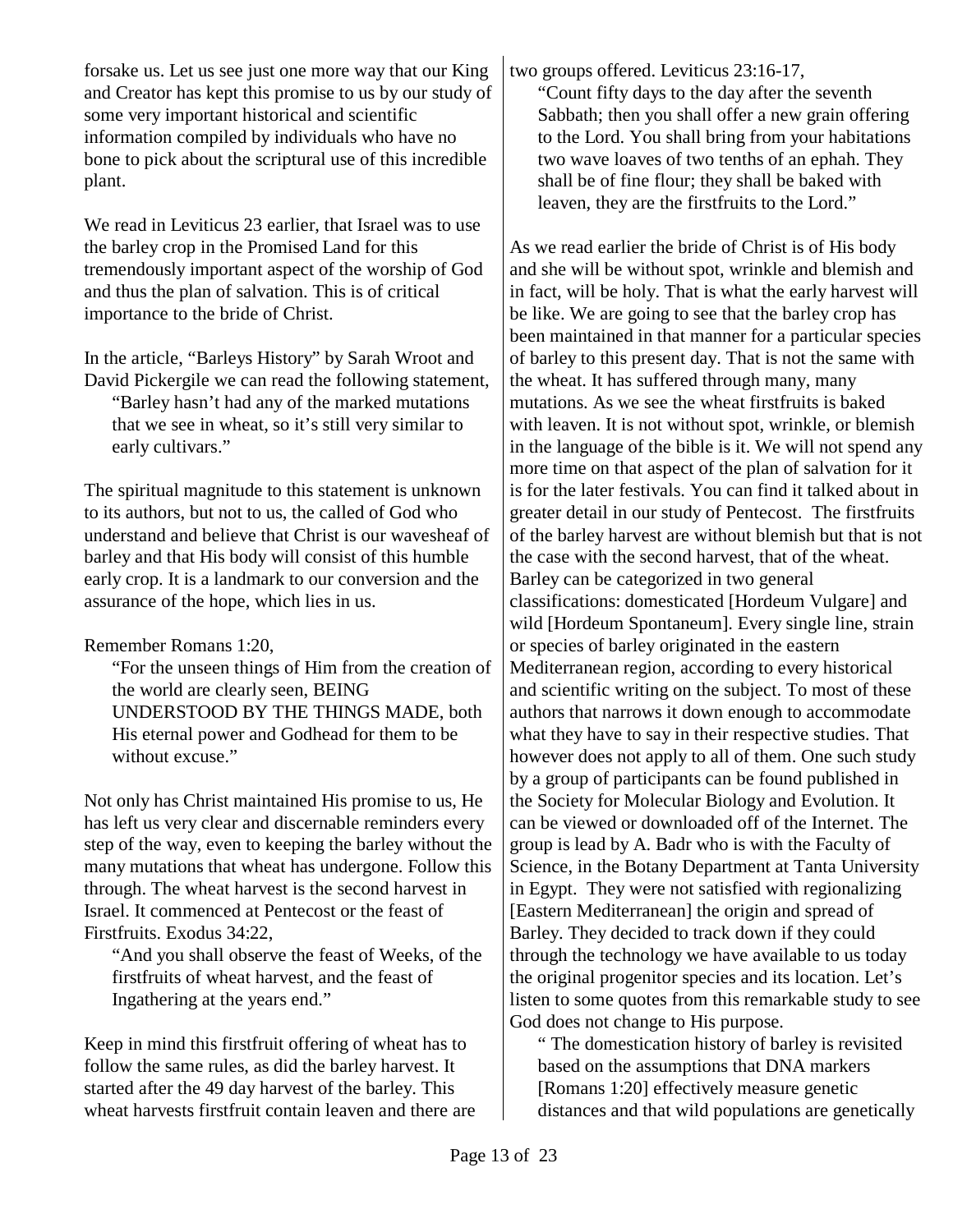different [come out of her my people lest you share in her plagues] and they have not undergone significant change since domestication. The monophyletic [single] nature of barley domestication is based on allelic [a gene which is the vehicle of an allele, one or more characteristics] frequencies at 400 AFLP polymorphic loci studied in 317 wild and 57 cultivated lines. The wild populations from Israel/Jordan [ancient borders of Israel] are molecularly more similar than any others to the cultivated gene pool. The results provided support for the hypothesis that the Israel-Jordan area is the region in which barley was brought into culture. Moreover, the diagnostic allele 1 of the home box gene BKn-3, rarely but almost exclusively found in Hordeum Spontaneum [wild barley], is pervasive in western landraces and modern cultivated varieties."

The marvels of science can at times be used for a good purpose. For in this very lengthy research study we find that the wild barley growing in the ancient territory of Israel was not only the first to be domesticated but it is also the genetic source of barley grown in the west. For those of you who understand the migrations of the 10 northern tribes of Israel and where they are to be found today this academic study should only further your belief in its validity as well as God keeping His promises. These western nations today are growing barley from and still very similar too that which their ancient ancestors cultivated. The spiritual ramifications to all this are very significant. At the time of Ingathering the remnants of these nations will be brought home to the land of Israel to learn who and what they are to God.

The following quotes are from this article, The Origins and Domestication History of Barley (Hordeum Vulgare).

"Barley (Hordeum Vulgare) is one of the former crops of Old World agriculture."

"Hordeum Spontaneum and Hodeum Vulgare are morphologically similar, with the cultivated form having broad leaves, shorter stem and awns, tough ear rachis, a shorter and thicker spike, and larger grains (Zohary 1969). The wild progenitor H.

Spontaneum is still colonizing its primary habitats in the Fertile Crescent from Israel and Jordan to south Turkey, Iraqi Kurdistan, and southwestern Iran (Harlan and Zohary 1966; Nevo 1992). In the same area, H. Spontaneum also occupies an array of secondary habitats, such as Mediterranean maquis, abandoned fields, and roadsides." [We have seen this with our own eyes. It grows everywhere in Israel]

"In summary, allele 1, found almost exclusively (but rarely) in the Israel-Jordan region, characterized the wild progenitor which generated, monophyletically, the cultivated Western gene pool of today."

"The AFLP data now strongly supports the monophyletic domestication of barley."

"Some races of wild barley, moreover, have a strong tendency to behave as weeds. Helback (1959) wrote, I never saw a field of any crop in Kurdistan in which wild barley was not to be found growing as a weed." [Be in the world but not of the world]

"As shown by archeological data, two –rowed forms of H. Spontaneum [wild barley] with brittle rachises, apparently collected from the wild (Zohany and Hopf 1993) were already being harvested by humans in the Fertile Crescent prior to the appearance of agriculture."

"In conclusion, our suggestion is the Israel-Jordan area in the southern part of the Fertile Crescent has the highest probability of being the geographical area within wild barley was domesticated. [Ex. 19:5-6, Now therefore if you will indeed obey My voice and keep My covenant, then you shall be to me a special treasure to Me above all people; for all the earth is Mine. And you shall be to me a kingdom of priests and a holy nation.]. Wild populations found in the southern part of the Fertile Crescent in western Iran have also contributed germplasm to the cultivated barley on its way to the Himalayas. In the present state of our research, it is possible to pinpoint only with loose precision two geographic areas within the Israel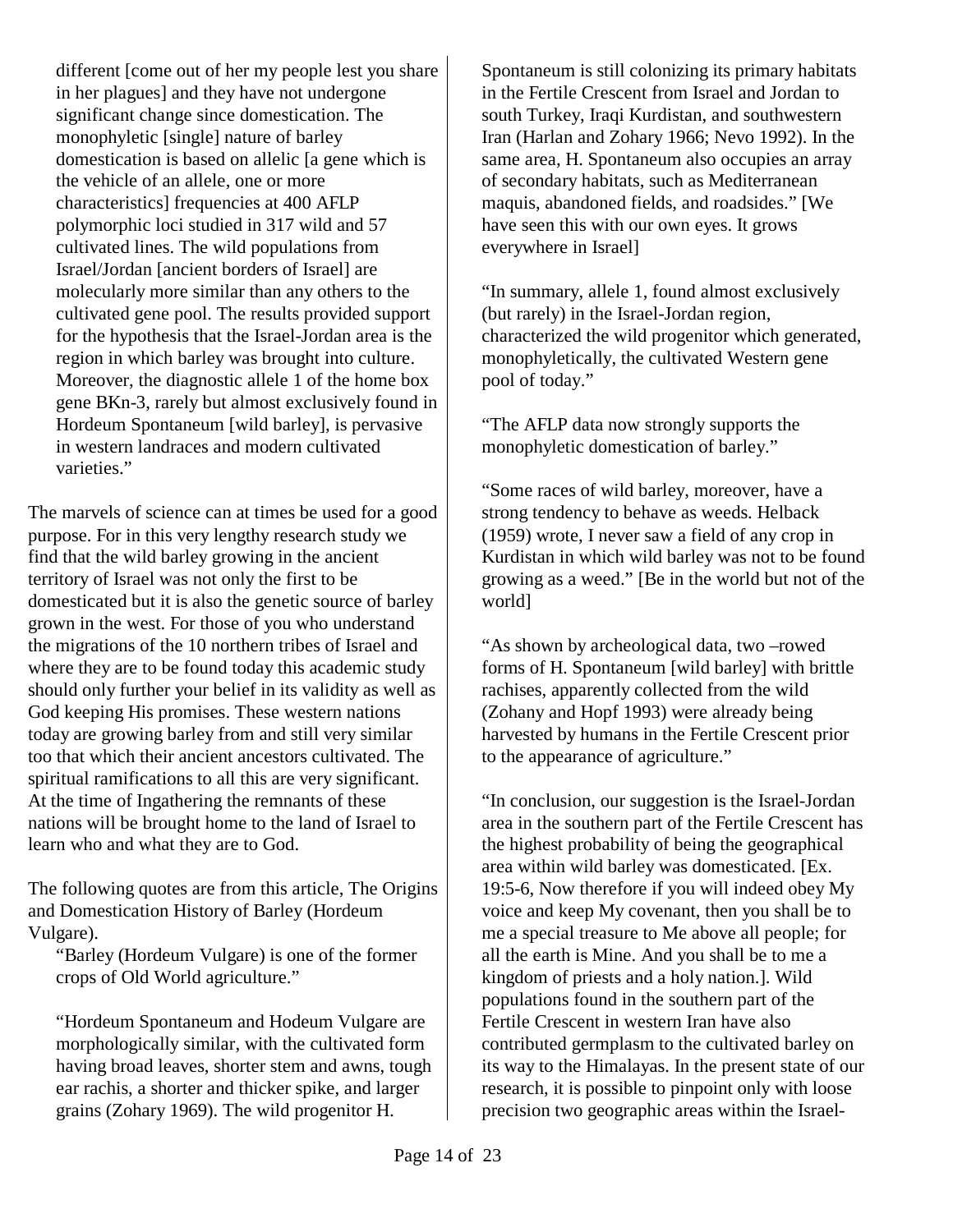Jordan region in which the first domestication of barley may have taken place."

We have just read a little bit of the research work completed by these scientists. This work is important from several obvious reasons, but one that cannot be dismissed is that it is in no way tainted or slanted based on religious or political prejudices. The researchers are Egyptian and German. If anyone could build a case for work being prejudiced by its authors on those basis one would think it could be a subject, which points to Israel in such a positive way.

Their findings support God's command that it is the barley found [which today grows wild everywhere] in Israel which must be used for the Abib timing and thus the start to the calendar year and the proclaiming of the appointed times of meeting or feasts. Finding the barley in the agricultural, physiologically mature state of Abib at the end of the 12th lunar month is the catalyst for proclaiming the start of God's year. God never intended Israel to leave the Promised Land. As a result of repeated sin she was scattered around the world as a curse. Now she could no longer have at her disposal the very tools and implements found only in Israel for the true worship of God until now. This knowledge has been lost to most if not all. But, in these last days, the Father is opening these wonderful truths to spiritual Israel and to physical Israel as well. Will we grasp them for the treasures they truly are!

When we travel to Israel we search the land for Abib barley. We do not look to the domestic varieties [H.Vulgare] which are cultivated, but rather to the wild barley [H. Spontaneum] which grow freely with no human manipulation involved. This barley grows like a weed all over the land of Israel.

Elevation is a key component in our search for Abib barley. Most do not understand that that is one of the physical reasons why the barley harvest lasts for seven weeks. Altitude plays a key part in the maturing of the barley as we have found during our inspections. Temperature is directly related to elevation. From the slopes of the Judean Hills to the deserts of the south and the low areas of the Dead Sea region we check the growth of this wild barley.

Wild barley can be found in both 2 row and 6 row types. It is my personal preference to use only the 2 row type for many reasons of which some are confirmed in the forgoing research. This wild barley is incredibly resilient. It grows in rocky soil without any apparent source of water. It also grows in the finest soils found in the land and some of the most well maintained gardens. It grows along roadsides and in parking lots. This resiliency is considered to be a curse to many moderns in Israel but to the called of God it is a blessing of a promise kept. One aspect of its growth will have spiritual significance to many. When wild barley is found growing in an irrigated field it does not mature as quickly as that growing without any artificial watering. The stocks of the watered barley grow thick, tall, and do not develop heads until well after the free growing barley, which is dependant on the rains for its moisture. It looks great but has no fruit to offer when it needs to. We are to have only one source of water and that is that given by God. To allow ourselves to be artificially watered, and to become dependant on that water will slow our growth and delay it so that we will not be ready for the firstfruit harvest time.

Most folks today do not realize that barley is the world's most important crop for feeding livestock. But its uses do not stop there. It is used in processed foods in the form of barley flakes: barley bran, and barley flour. It is malted for use in beer, flavorings, sweeteners, and extracts. It is used in building construction products such as particleboard, subflooring, walls and roof sheeting. It is used in paper and newsprint products. Its starch is used in paper coating and surface sizing, paints, starch based detergents and biodegradable plastics.

Many refer to barley flour as the poor mans flour of the bible. It is used in the 5 loaves of bread in John 6:9,13. The book of Ruth for the most part takes place during the 7 week barley harvest. It is very appropriate that this type of Christ and His bride is depicted during these very important times of the first harvest.

# **THE HOW TO PRACTICAL KNOWLEDGE AND METHODS OF INSPECTION**

With all of this understanding of the spiritual and the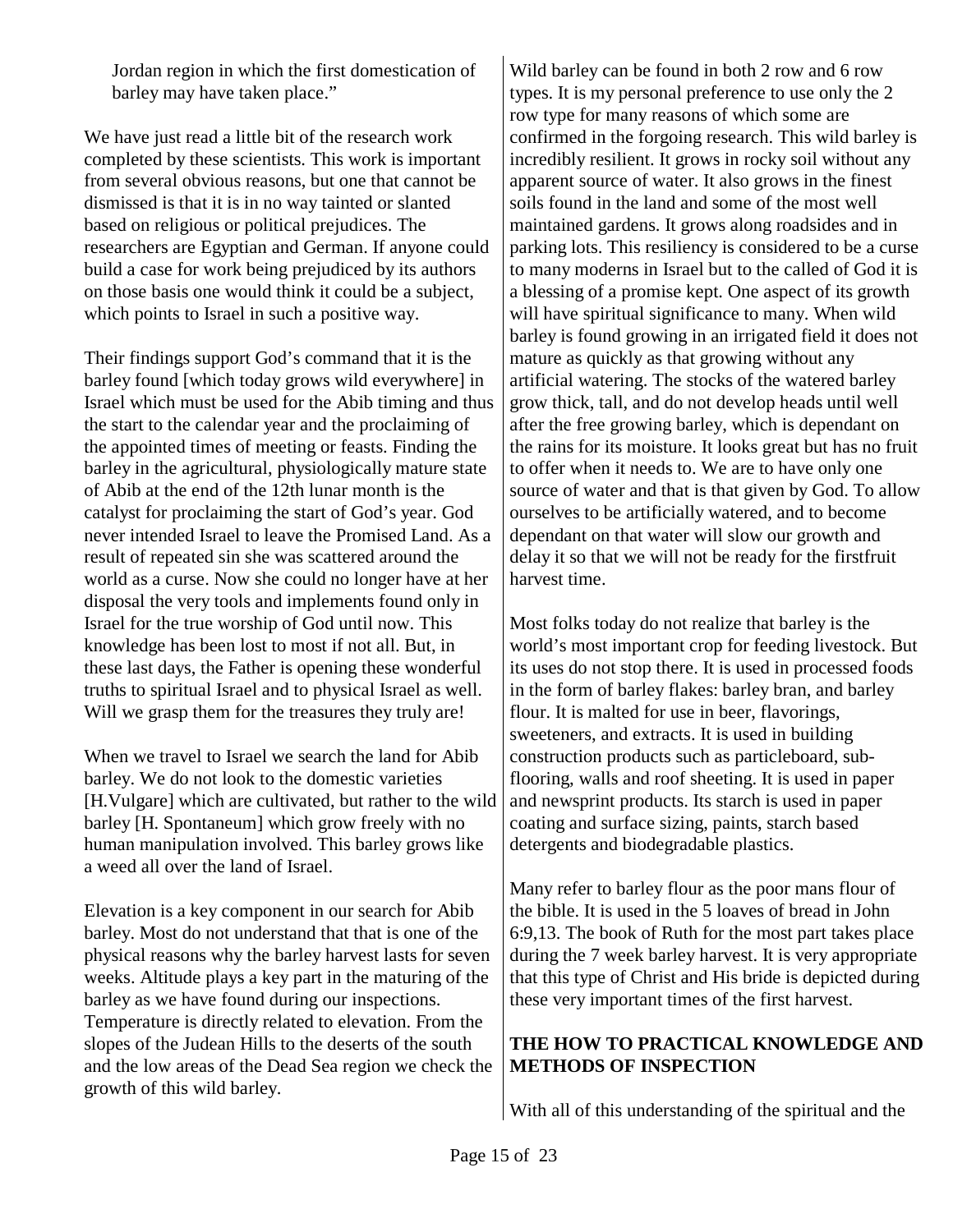physical, we are ready to investigate the methods of how we determine if the barley is at the minimum acceptable state to qualify for the term ABIB. We will be reading and viewing lots of technical material in the form of charts, photos, and script to demonstrate once again that the scriptures are very accurate in their description and command as to what is acceptable for both the wavesheaf offering and the Abib. Remember that the stage of maturity, which is the minimal acceptable stage for Abib, is when the plant has a head with kernels that can be ground into flour after they have been roasted in fire to dry them out. We will see that even when the barley is in head (green) it can be many weeks away from having kernels that can meet this minimal requirement commanded by God.

There are 3 scientific scales or codes, which are used

to use the one, which is most universally accepted today. It is called the Zadok Code. Many of you may recognize the name as one intricately tied to the Temple. It is from this lineage that the priests will come from in the millennium. Ezekiel 40:46 states,

"The chamber which faces north is for the priests who have charge of the altar; these are the sons of Zadok, from the sons of Levi, who come near the Lord to minister to Him."

I have included a modified chart from, "The growth and Development Guide for Spring Barley" by P.M. Anderson, E. A. Oelke, and S.R. Simmons. I highly recommend you review their work on line. Similar charts and information can be viewed from many other sources as well.

today to assess the growth of grain crops. We are going Figures 1 & 2 in this artice are also from their article.

#### **The web link for "The growth and Development Guide for Spring Barley" by P.M. Anderson, E. A. Oelke, and S.R. Simmons. is: http://www.extension.umn.edu/distribution/cropsystems/DC2548.html**

**Timetable with approximate days after emergence and growing degree days (base 40 degrees F) required to attain various growth stages locally (Minnesota).** (Figure 1)



**Figure 1**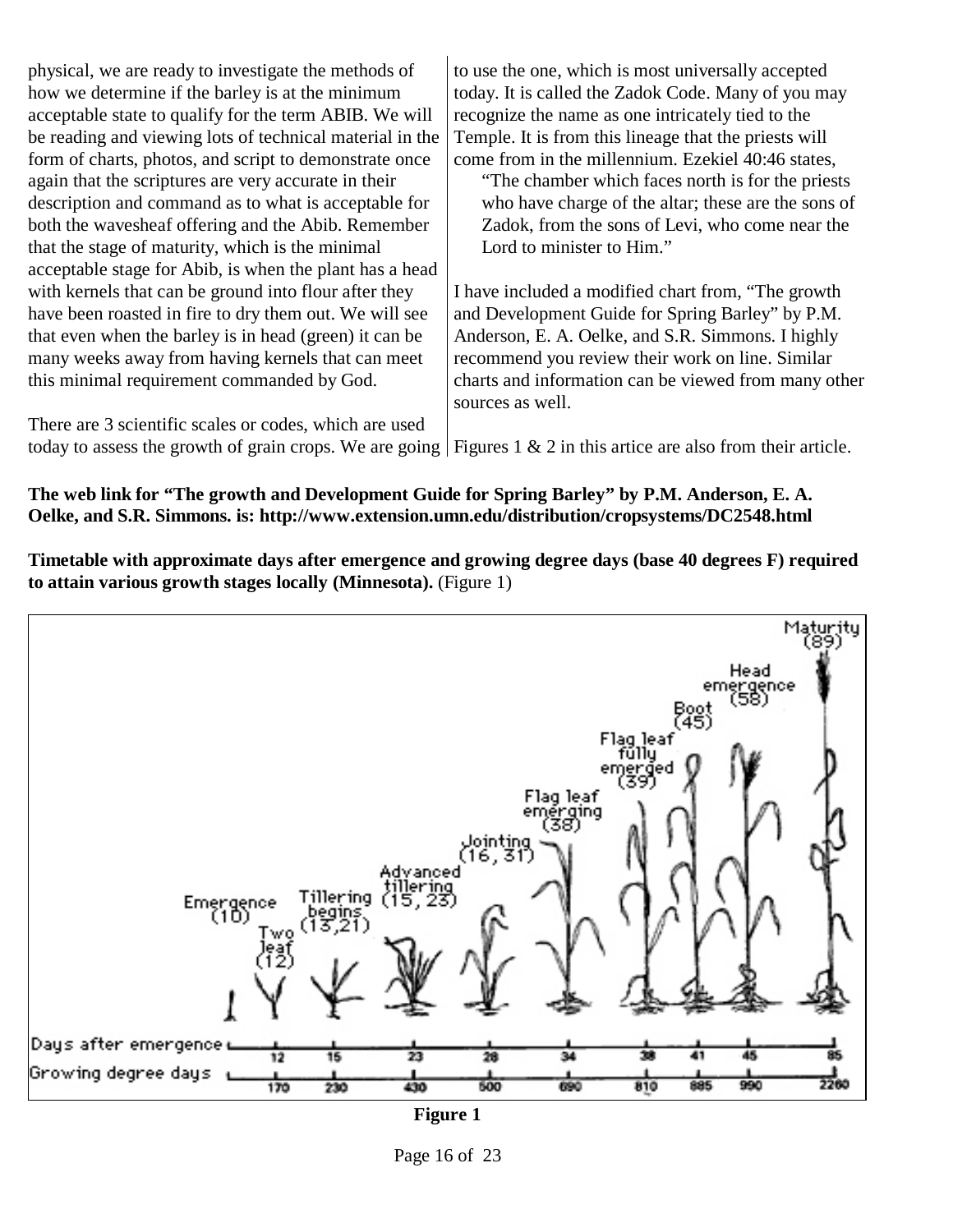| 1st            | Zadoks code<br>2nd | <b>Description</b>                     | 1 <sub>st</sub> | Zadoks code<br>2 <sub>nd</sub> | <b>Description</b>                        |
|----------------|--------------------|----------------------------------------|-----------------|--------------------------------|-------------------------------------------|
|                | stage stage        |                                        |                 | stage stage                    |                                           |
| $\overline{0}$ |                    | Germination                            |                 | 5                              | Boot swollen                              |
|                | $\overline{0}$     | Dry kernel                             |                 | 7                              | Flag leaf sheath opening                  |
|                | $\mathbf{1}$       | Start of imbibition (water absorption) |                 | 9                              | First awns visible                        |
|                | 5                  | Radicle emerged                        | 5               |                                | Head emergence                            |
|                | 7                  | Coleoptile emerged                     |                 | $\mathbf{1}$                   | First spikelet of head just visible       |
|                | 9                  | Leaf just at coleoptile tip            |                 | 3                              | One-fourth of head emerged                |
| $\mathbf{1}$   |                    | Seeding development                    |                 | 5                              | One-half of head emerged                  |
|                | $\boldsymbol{0}$   | First leaf through coleoptile          |                 | $\overline{7}$                 | Three-fourths of head emerged             |
|                | 1                  | First leaf at least 50% emerged        |                 | 9                              | Head emergence complete                   |
|                | $\overline{2}$     | Second leaf at least 50% emerged       | 6               |                                | Flowering (not readily visible in barley) |
|                | 3                  | Third leaf at least 50% emerged        |                 | $\mathbf{1}$                   | Beginning of flowering                    |
|                | $\overline{4}$     | Fourth leaf at least 50% emerged       |                 | 5                              | Half of florets have flowered             |
|                | 5                  | Fifth leaf at least 50% emerged        |                 | 9                              | Flowering complete                        |
| $\mathbf{2}$   |                    | Tillering                              | 7               |                                | Milk development in kernel                |
|                | $\boldsymbol{0}$   | Main shoot only                        |                 | 1                              | Kernel watery ripe                        |
|                | 1                  | Main shoot plus 1 tiller visible       |                 | 3                              | Early milk                                |
|                | $\overline{c}$     | Main shoot plus 2 tillers              |                 | 5                              | Medium milk                               |
|                | 3                  | Main shoot plus 3 tillers              |                 | 7                              | Late milk                                 |
|                | $\overline{4}$     | Main shoot plus 4 tillers              | 8               |                                | Dough development in kernel               |
|                | 5                  | Main shoot plus 5 tillers              |                 | 3                              | Early dough                               |
| 3              |                    | Stem elongation                        |                 | 5                              | Soft dough                                |
|                | $\mathbf{1}$       | First node detectable                  |                 | $\overline{7}$                 | Hard dough, head losing green color       |
|                | $\overline{2}$     | Second node detectable                 |                 | 9                              | Approximate physiological maturity        |
|                | 3                  | Third node detectable                  | 9               |                                | Ripening                                  |
|                | 7                  | Flag leaf just visible                 |                 | $\mathbf{1}$                   | Kernel hard (difficult to                 |
|                | 9                  | Flag leaf collar just visible          |                 |                                | divide with thumbnail)                    |
| 4              |                    | <b>Boot</b>                            |                 | $\overline{2}$                 | Kernel cannot be dented by                |
|                | 1                  | Flag leaf sheath extending             |                 |                                | thumbnail, harvest ripe                   |
|                | 3                  | Boot just beginning to swell           |                 |                                |                                           |

### **Table 1. Condensed summary of the Zadoks two-digit code system for growth staging in barley.**

As you can see the scale consists of 10 stages of growth numbered from 0-9. Each one of these stages consists of a series of growth intervals depicted by visual identifying features. For the sake of this study we are primarily going to focus on stage number 8. The reason being is that if we do not find barley in this stage of development at the end of the 12th month we must add or intercalate a 13th month to the calendar to make sure we have barley in the state of Abib in the first month of God's calendar. Barley before this stage can in no way be physiologically mature enough two

weeks later to meet the minimum requirements for a firstfruit offering of grain. This process can never be treated as a guessing game and cannot involve any personal agenda. The scriptures are very precise in what they teach us on the subject. During our inspections in years past we have found barley growing in stages 3-9 at the end of the 12th lunar month. A rule of thumb which can be taken lightly is that the lower the altitude and more arid the climate the more mature the grain at that time. I have read recently where some church groups teach that if the barley is in green head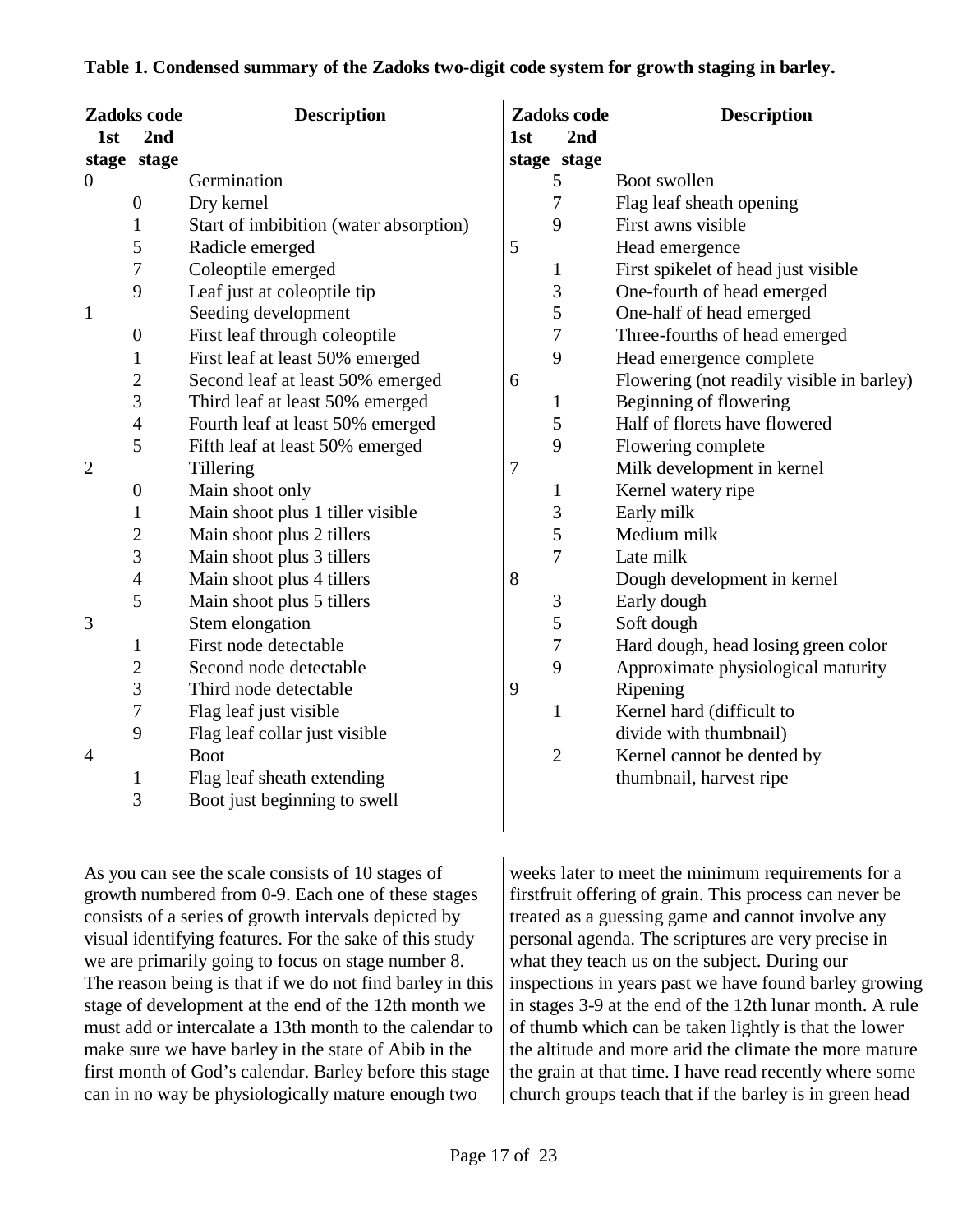it can be proclaimed Abib. That is a very big mistake and can result in keeping the appointed times of meeting a month early. The emergence of the green head from the "boot" can be clearly seen in stage 5 of the scale. That means the actual kernels may be as long as a month or more away from reaching physiological maturity and thus qualifying to be proclaimed Abib.

Look what this study has to say about this particular stage of growth, 6-8 in regard to the kernel development.

"Kernel Development and Maturity: Once head emergence and pollination have occurred, kernels begin to develop (figure 2). The length of the barley kernel is established first, followed by its width. This helps explain why 'thin barley' developed under stress conditions is usually as long as normal grain, but is narrower. Figure 2 shows the physical changes as the kernel develops. The first period of kernel development, designated the 'watery ripe' or' milk' stages, lasts about 10 days. Although the kernels do not gain much weight during this phase, it is extremely important because it determines the number of cells that will subsequently be used for storing starch. Kernels crushed in this stage initially yield a watery substance, which later becomes milky. Kernels that are storing starch and growing rapidly are characterized by a white semi-solid consistency termed 'soft dough'. This period usually lasts about 10 days following the milk stage. Finally, as the kernel approaches maturity and begins losing water rapidly, its consistency becomes more solid, termed 'hard dough'. This is when the kernel also loses its green color (figure 2). When kernel moisture has decreased to about 30 to 40 percent, it has reached physiological maturity, and will not accumulate additional dry mater. [This is of utmost importance to the bride of Christ. It is at this time the plant will not add any more mass to itself. There is a time when the door is closed to further participants (Matt. 25:1-13). It is also at this point in the growth of the barley that it is able to reproduce its own kind. I hope we sit and ponder that for a moment. That is what our Christ is doing for us. He is able to take from His body, the second Eve after the God kind! ] The final yield potential

has been established at this time. An easily identified field indicator of this physiological maturity is 100 percent loss of green color from the glumes and peduncle [the stem and the long thin spikes on the outside of the head]. Although the moisture content of the grain is still too high for direct combining, it can be swathed and windrowed [exactly the method used by ancient Israel. And it could be roasted to get rid of the rest of the moisture. Exactly as to the instructions of God for a minimal state of Abib.] When kernel moisture has been decreased to 13-14 percent, the barley kernel is ready for combining and threshing."

Isn't that incredible. To receive such clear support for scripture from the sciences is quite amazing and reassuring.

The stage of "hard dough" is what we look for at a minimum during our inspection of the wild barley. It makes our task much easier if we find quantities of barley in the 9th stage of Zadoks Code. That is where the kernel is very hard. In fact we have found barley in this stage in multiple locations at varying altitudes in a given year. Last year we did not find any barley at this stage at all, thus a 13th month was added or intercalated. As a note of caution I repeat we do not use any domestic growing barley because it can be manipulated through planting times, irrigation, etc. As well we do not use any wild barley subject to "green house" effects. One example of this is barley growing within a few feet of a black top road. The black top road surface absorbed large amounts of heat and can transfer this to the barley which if conditions are right can cause it to mature much more quickly than free growing barley just 10-12 feet away. This unnatural source of heat disqualifies this grain from use. We are to use barley, which is totally dependant upon God's cycles of sunlight, rain, and temperature. There is a







**Figure 2**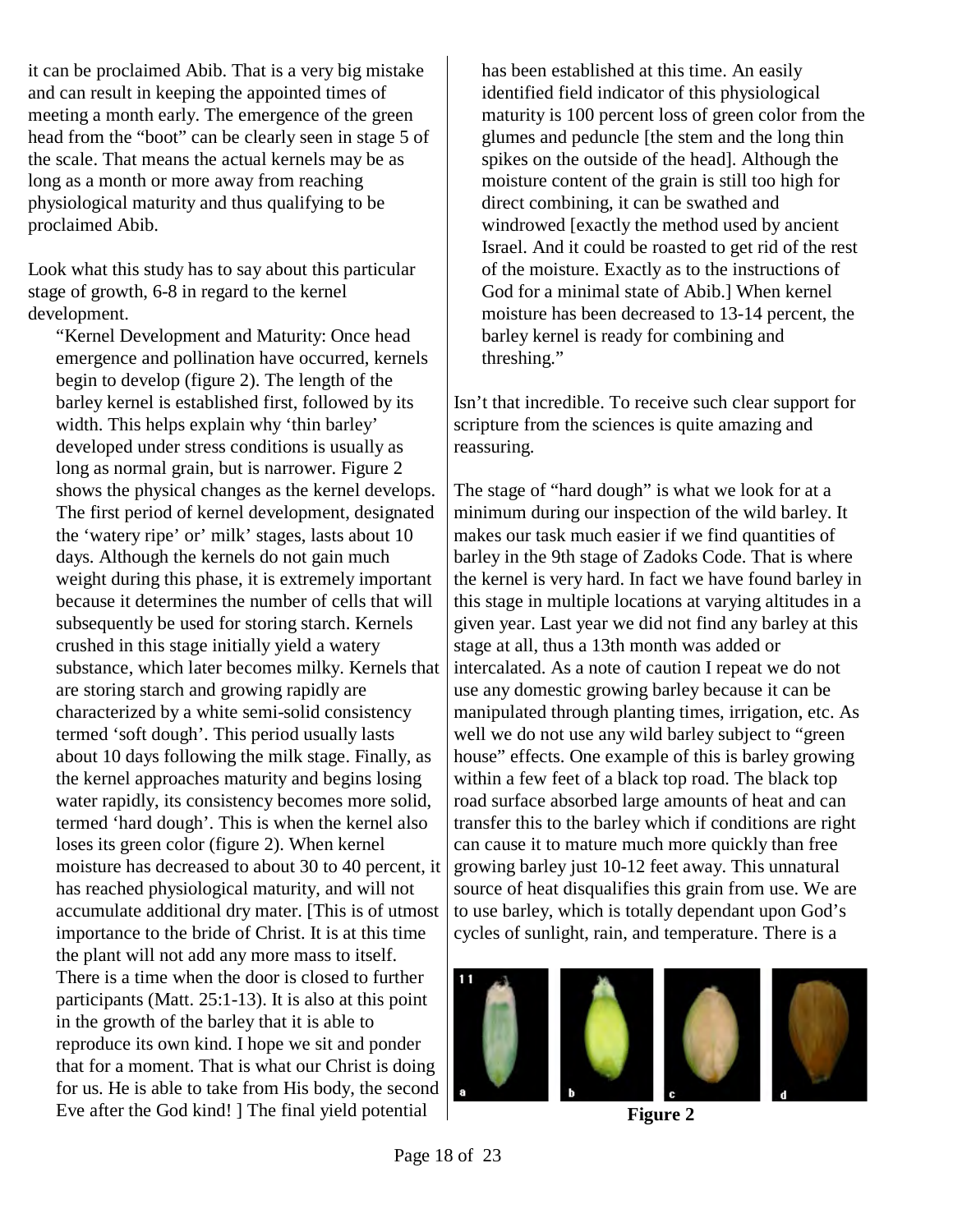major spiritual lesson in that for us brethren. We are to be dependant on God alone and His word.

We as the called of God who are at this time qualifying to be the bride must not in our zeal for this knowledge try to manipulate it to meet any other goal. It is freely received and must be freely given. It is our God given command and responsibility to inspect the barley in Israel as the body of Christ. In doing so we are in actuality inspecting our own maturity as to the bride, for we are part of the wavesheaf, for we are of that body. God has given us this incredible marker of time as to proclaiming the Moedim, the appointed times of meeting between Him and us. In doing so, we have no preset, divisional, or exclusionist agendas. It is from our desire to worship the Father in spirit and truth and to come to the unity of the faith, and the knowledge of

the Son of God, to a perfect man, to the measure of the stature and fullness of Christ that we do this. We do not want to be tossed to and fro and carried about with every wind of doctrine, by the trickery of men [Rabbinical Judaism and those who teach it whether deceived or not] in the cunning craftiness by which they lie in wait to deceive, but rather we desire to speak the truth in outgoing concern, and wish to grow up in all things into Him who is the Head, Jesus the Christ, from whom the whole body is joined and knit together by the gifts of all who are placed in that body, effectively working to cause growth of it so we may be edified by ourselves, through Christ in love. Following are some pictures taken from our trips to Israel to inspect the Barley. They are accompanied by comments pertinent to them.

In this photo we can see a small patch of wild barley. It is important to note that it contains both 2-row and 6 row types of barley. The 2-row is the taller plants for the most part in this picture, such as the ones being handled. The 6-row variety, are located in the lower left hand corner. They appear to have bigger "kernels". The 2-row variety has only one kernel form at each node in the head of the plant. 6-row have 3 kernels form in each node giving them the visual perception of having bigger kernels but in reality they do not.



Page 19 of 23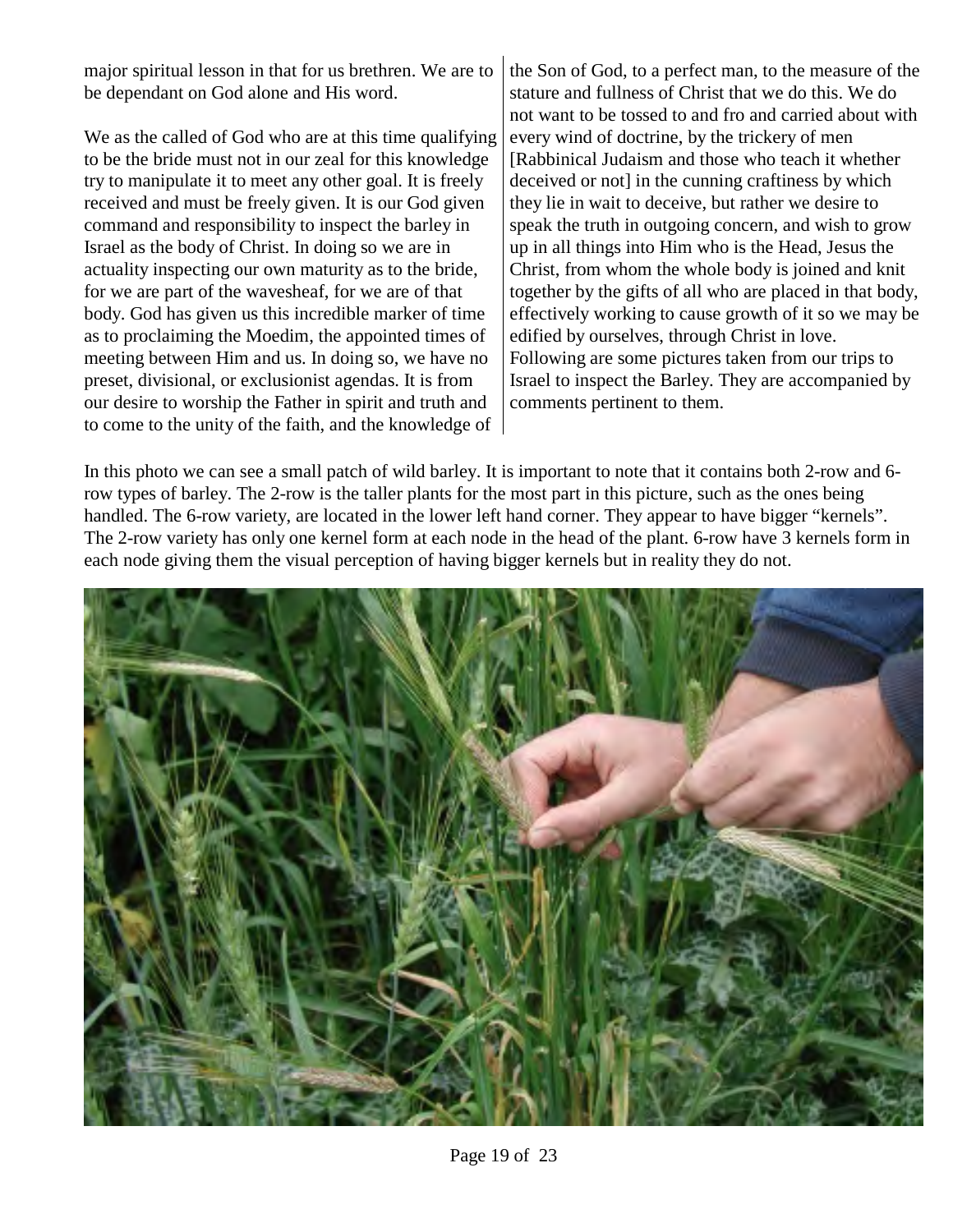

The following 3 pictures represent how resilient and efficiently wild barley grows and re-seeds itself all over Israel.

Picture #1 is barley growing in Jerusalem

Picture #2 is barley growing in the Jordan Valley

Picture #3 is barley growing in the Negev Desert along side some cultivated and irrigated farm fields.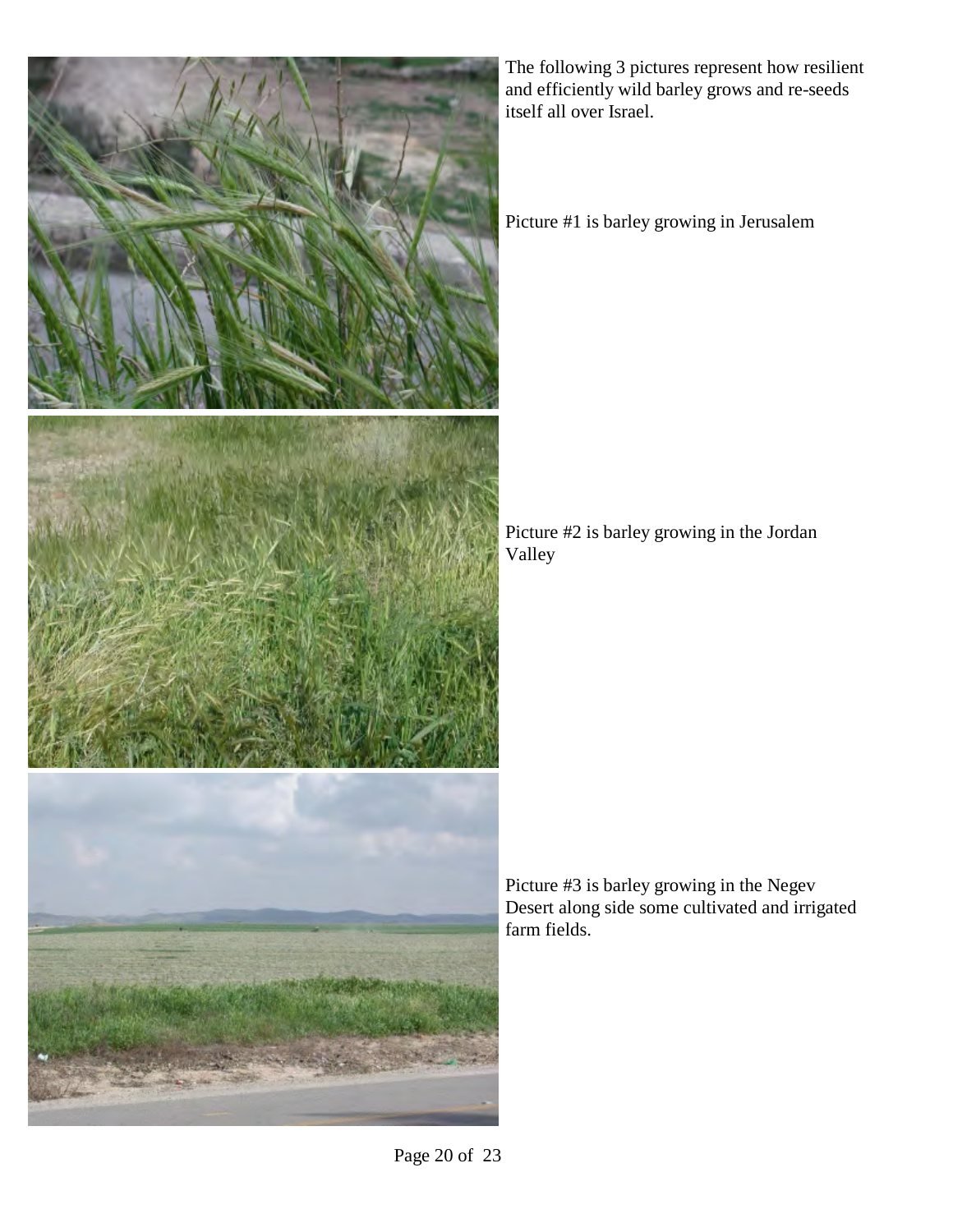

Here in this photo we find wild barley (some in a state of Abib) growing on the slopes of the Old City walls in Jerusalem. This patch is about a 5-10 minute walk from the Temple Mount.

Here we can see kernels are in the "soft dough" stage. This is one day before the end of the 12th lunar month thus it would not be ready by the middle of the next month to satisfy the minimum standards of a firstfruit grain offering. Thus it cannot be proclaimed Abib. There are some who teach that not only in this state can it be used but even weeks earlier in its growth stages. We have seen that is not true from the scriptures as well as being supported by the scientific knowledge of such things.

A field of barley growing in the Jordan Valley farmed by Israelis. Notice the desert state of the mountains in the distance. That is the rugged area that separates the Jordan Valley from the coastal lands of Israel.

Page 21 of 23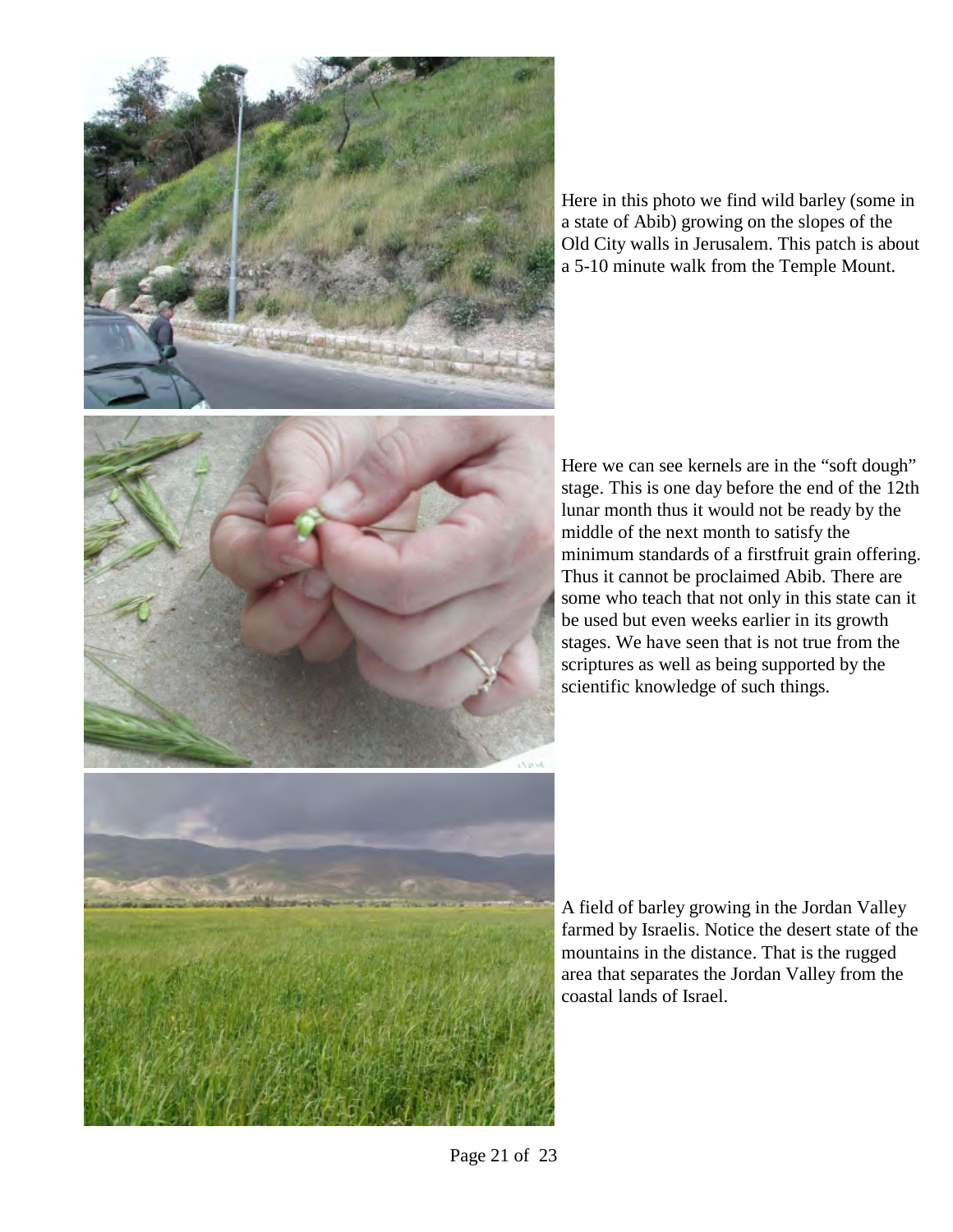

This is the road, which leads to Jericho and the Dead Sea from Jerusalem. As one descends to those lower altitudes the sparseness of the surrounding hills is very pronounced. With this said look at the lower right hand corner and see wild barley flourishing.

Here we have a picture with deep spiritual implications to the church. We see oats and barley growing together. But that is not all! There are many Tares mixed in as well. The Oats are very discernable at the top. However the Tares or Darnel (rye grass) is not visible to most who would look at this photo. If the barley were a little younger it would be impossible to tell the difference between the two. Notice in the following picture how they both have a head, which emerges from the boot. As well they both have a flag leaf. The obvious difference at this stage is the barley has very visible nodes in the head where the Tare does not. Tares lack the fullness of fruit in the later stages of development. If these plant's heads were still in the boot all one would have to look at would be the stalk with a flag leaf. You could not discern between the barley and the Tare then.

Only when the head is visible can we discern between the barley and the tares. Even at this stage of growth it is hard to discern between them at a distance. Only upon close examination is it possible to make a determination.